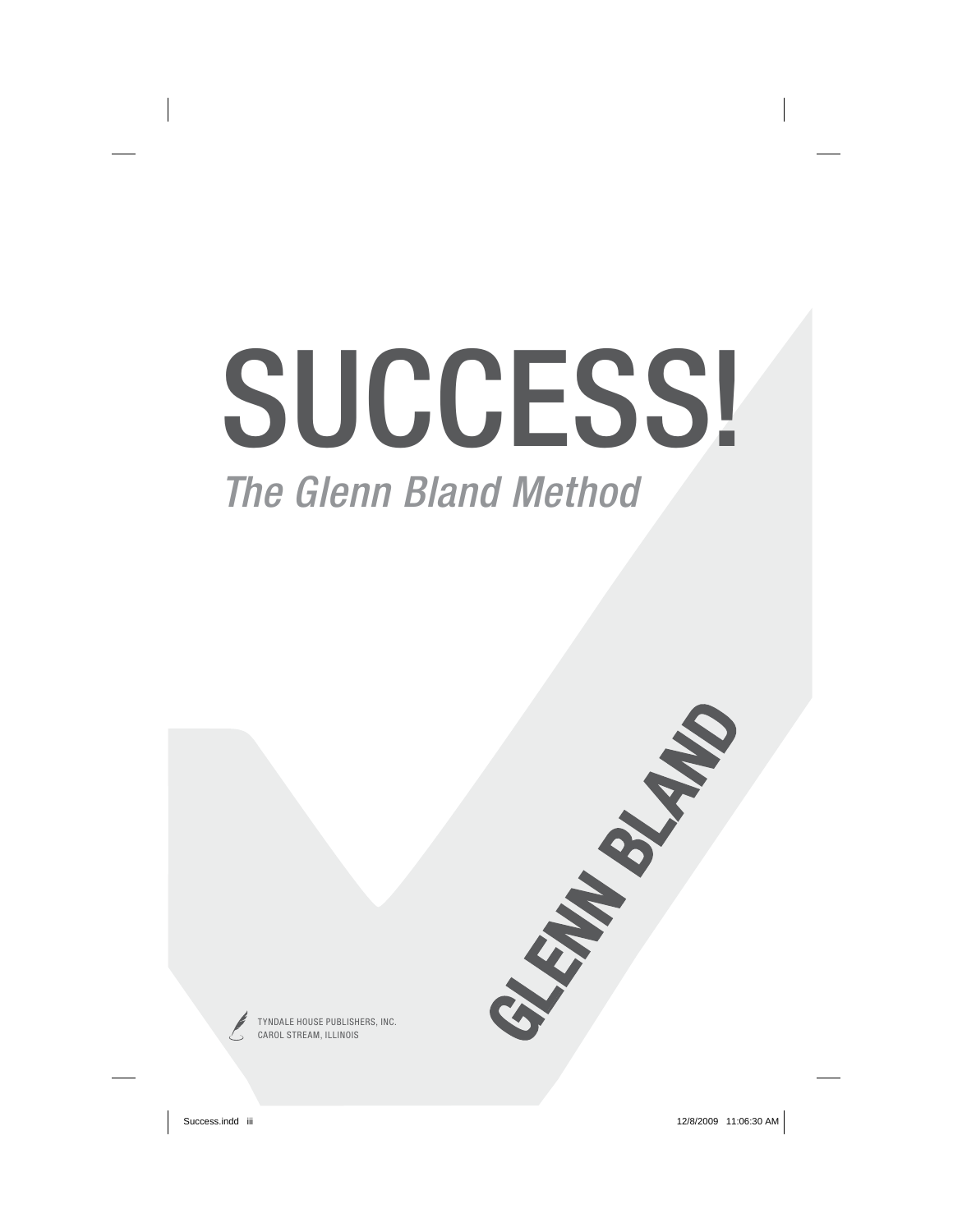Visit Tyndale's exciting Web site at www.tyndale.com.

*TYNDALE* and Tyndale's quill logo are registered trademarks of Tyndale House Publishers, Inc.

*Success! The Glenn Bland Method*

Copyright © 1972, 2010 by Glenn Bland. All rights reserved.

Previously published under ISBN 978-0-8423-6689-2.

Designed by Jennifer Ghionzoli

Unless otherwise indicated, all Scripture quotations are taken from the *Holy Bible*, New Living Translation, copyright 1996, 2004, 2007 by Tyndale House Foundation. Used by permission of Tyndale House Publishers, Inc., Carol Stream, Illinois 60188. All rights reserved.

Scripture quotations marked TLB are taken from *The Living Bible*, copyright © 1971 by Tyndale House Foundation. Used by permission of Tyndale House Publishers, Inc., Carol Stream, Illinois 60188. All rights reserved.

Scripture quotations marked NKJV are taken from the New King James Version®. Copyright © 1982 by Thomas Nelson, Inc. Used by permission. All rights reserved. *NKJV* is a trademark of Thomas Nelson, Inc.

Library of Congress Catalog Card Number 74-21969

Repackage first published in 2010 under ISBN 978-1-4143-3605-3.

Printed in the United States of America

16 15 14 13 12 11 10 7 6 5 4 3 2 1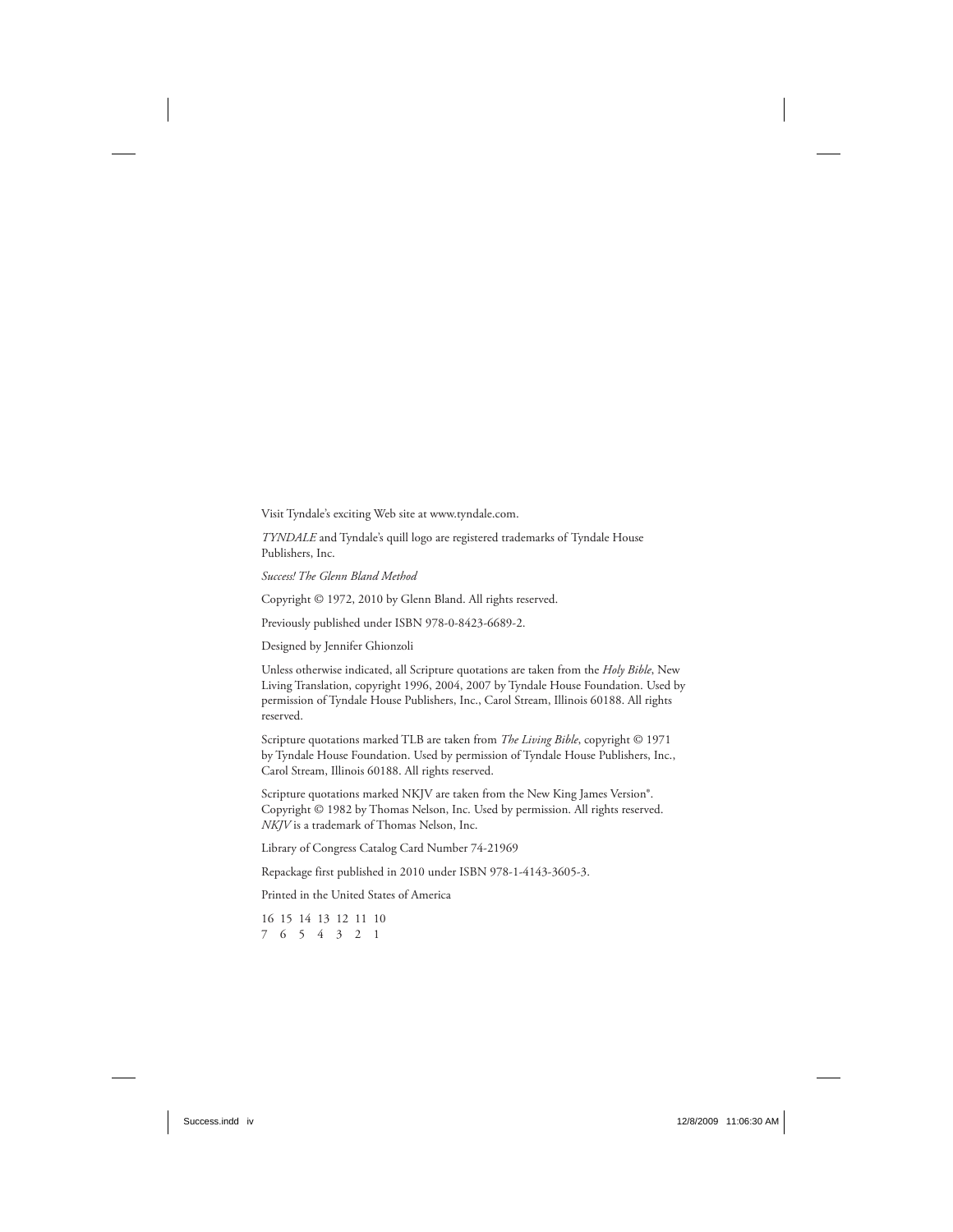The *foundation* of success: Direction, balance, belief.

The *definition* of success: "Success is the progressive realization of predetermined, worthwhile goals, stabilized with balance and purified by belief."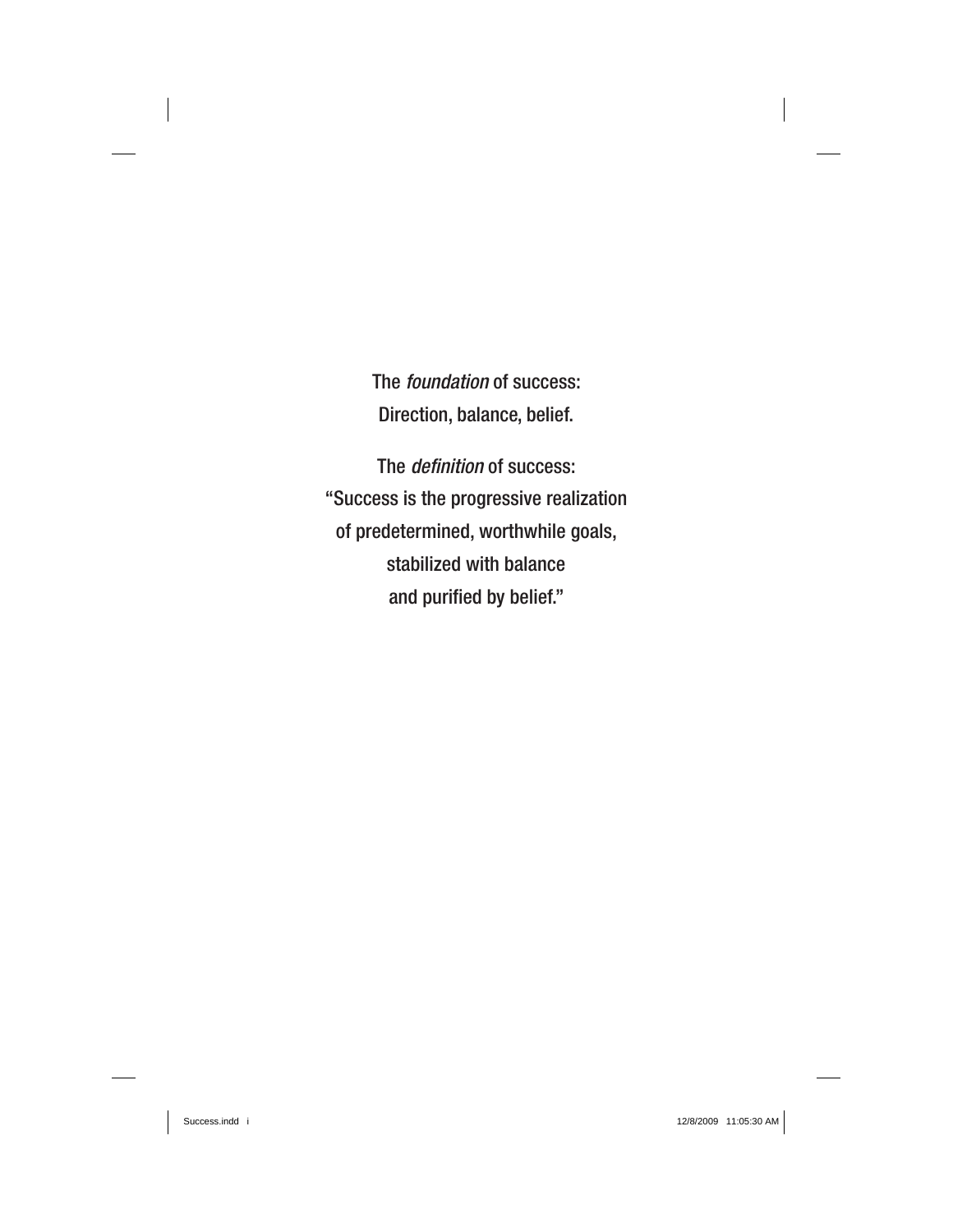This book is dedicated to the men who have had the greatest influence on my life. Billie Snell—*for his encouragement* Joe Schuhardt—*for caring about me* Jack Crawley—*for teaching me to win* Melvin Reimer—*for his instruction* Colonel Robert B. Thieme, Jr.—*for directing me to the truth* Charles Baker—*for believing in me* And to all of my colleagues with Coaches Insurance Associates of America who believe in our philosophy.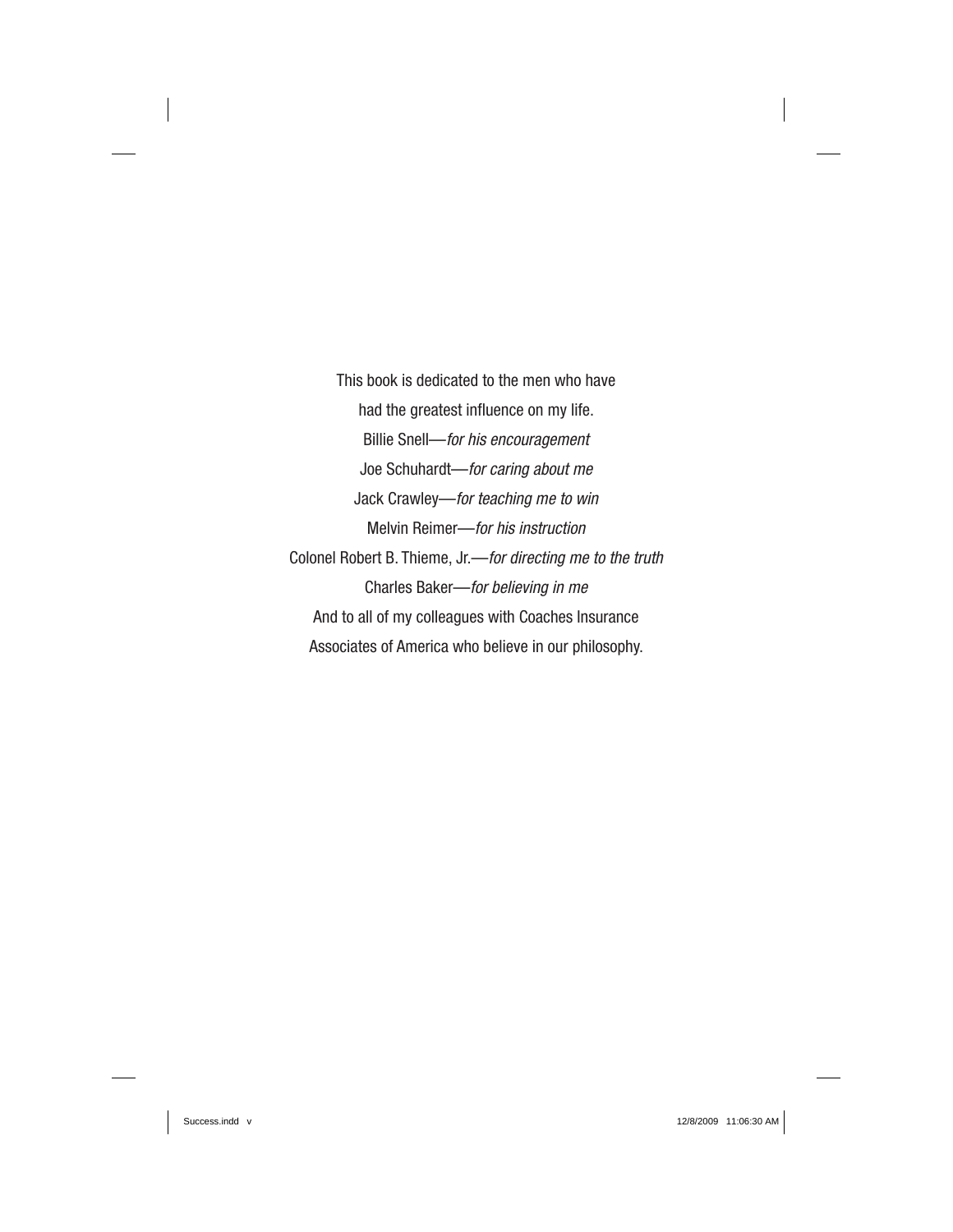# **CONTENTS**

#### PART 1

#### How to Have a Happy and Successful Life

- 1. There Is a Way 3
- 2. Every Man's Dream 17
- 3. Building Your Success Complex 27
- 4. You Need a Blueprint for Success 39
- 5. Life's Tightrope: Spiritual and Financial Balance 51
- 6. Life's Tightrope: Educational and Recreational Balance 73
- 7. Thirty Golden Minutes 85
- 8. A Priceless Commodity—Yours for the Taking 101
- 9. You and Opportunity 119
- 10. Time Won't Wait 135
- 11. The Way Is Given 149

#### PART 2

#### Your Plan of Action

12. How to Make Your Own Plan of Action 155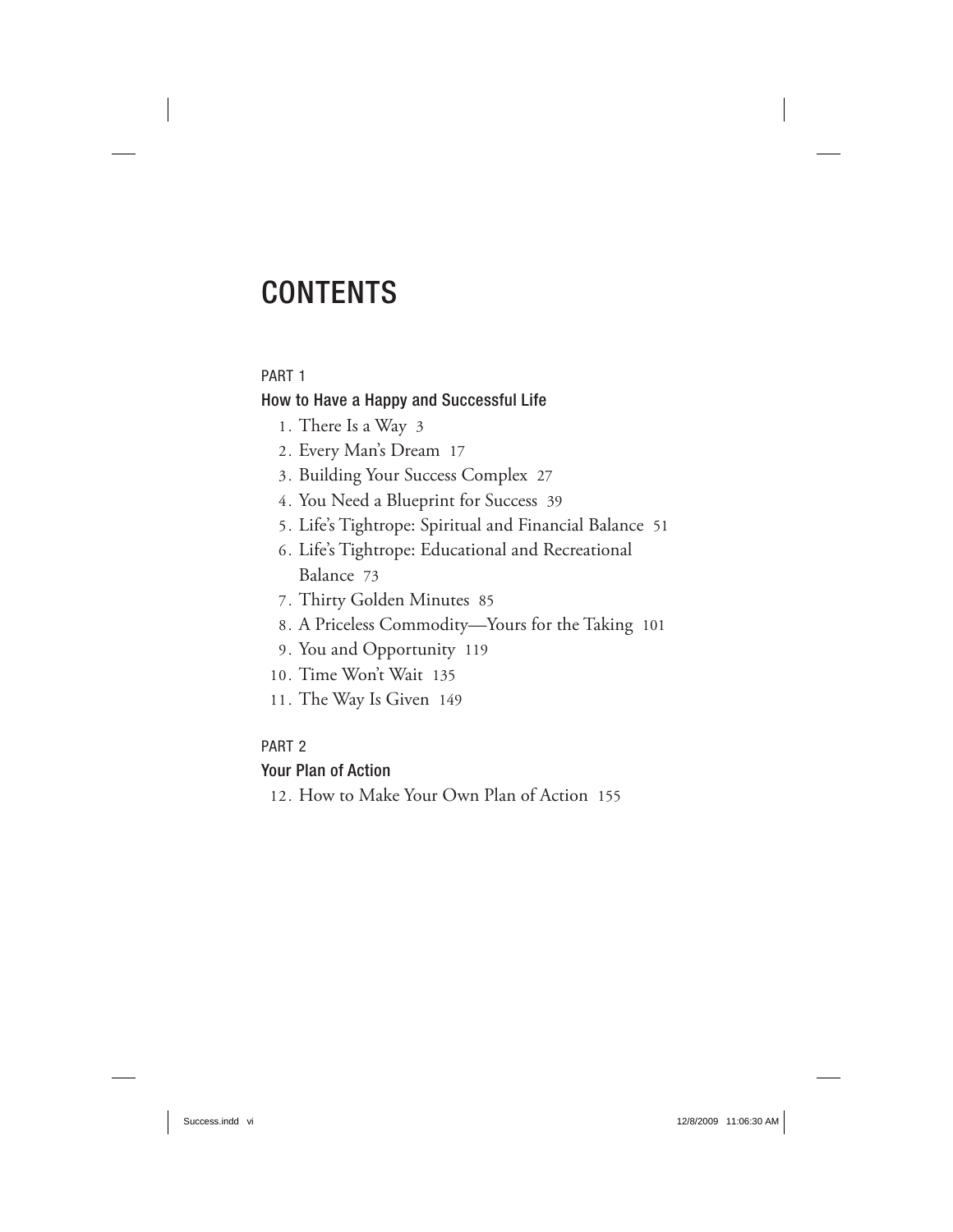CHARTS:

- My Personal Affirmation Regarding the Person I Want to Become 173
- What Is My Present Situation? 174
- My Spiritual Goals 175
- My Financial Goals 176
- My Educational Goals 177
- My Recreational Goals 178
- My Monthly Activity Calendar 179

 *Discussion Guide 191 Bibliography of Suggested Reading 203 How to Know Jesus Personally 207 Bland's Dynamic Success Plan 215*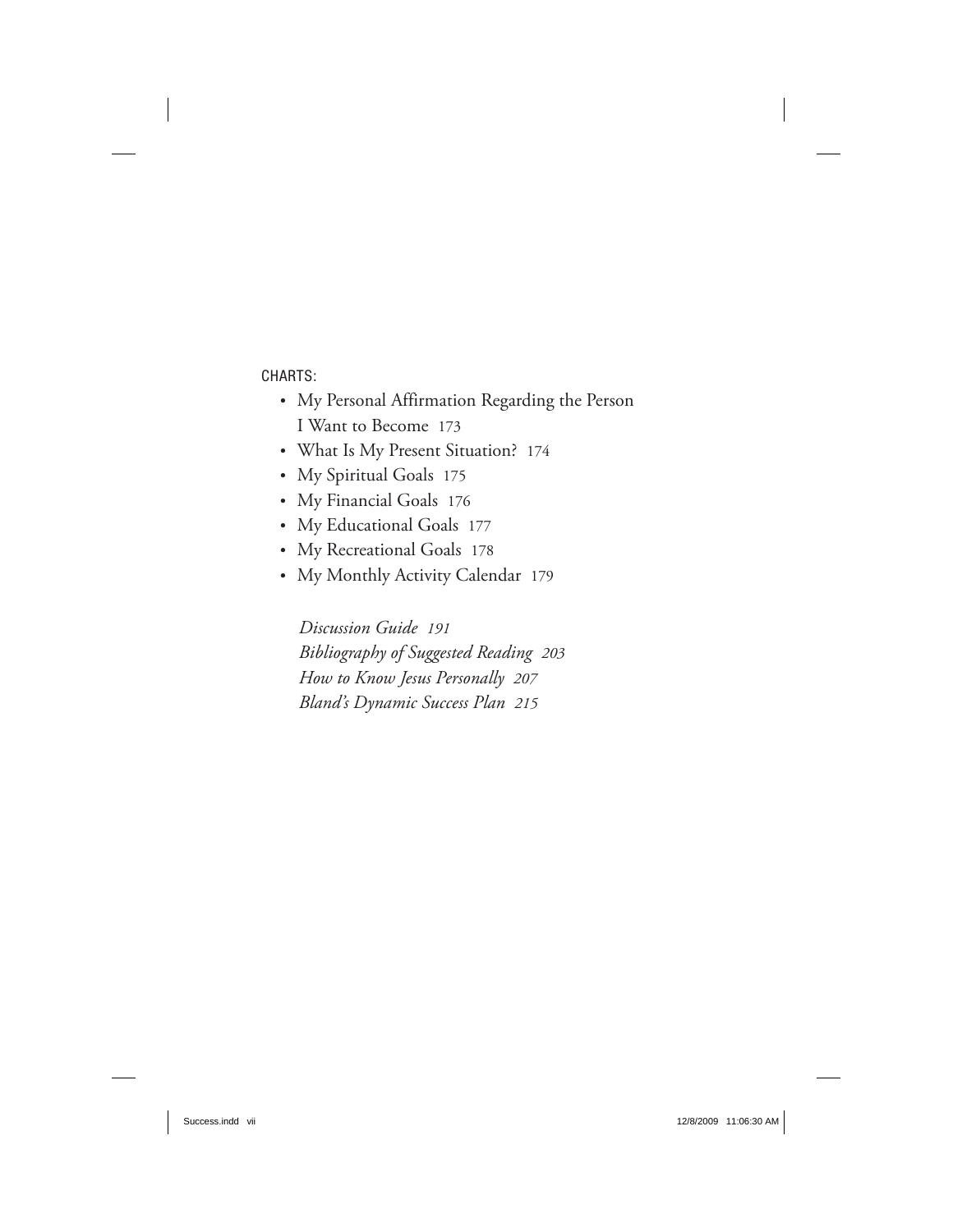# FOREWORD

when i first met glenn bland, he told me of his ambitious plan to build "from scratch" one of America's largest and most successful life insurance sales organizations. Then it was only a dream, but today it is a reality.

To my knowledge, the phenomenal success story of Glenn Bland and Coaches Insurance Associates of America is unparalleled in the history of the life insurance industry. His company produces more sales each year than many life insurance companies that have been in business for over half a century.

Why is Bland so successful? Because he understands and applies universal success principles most people never know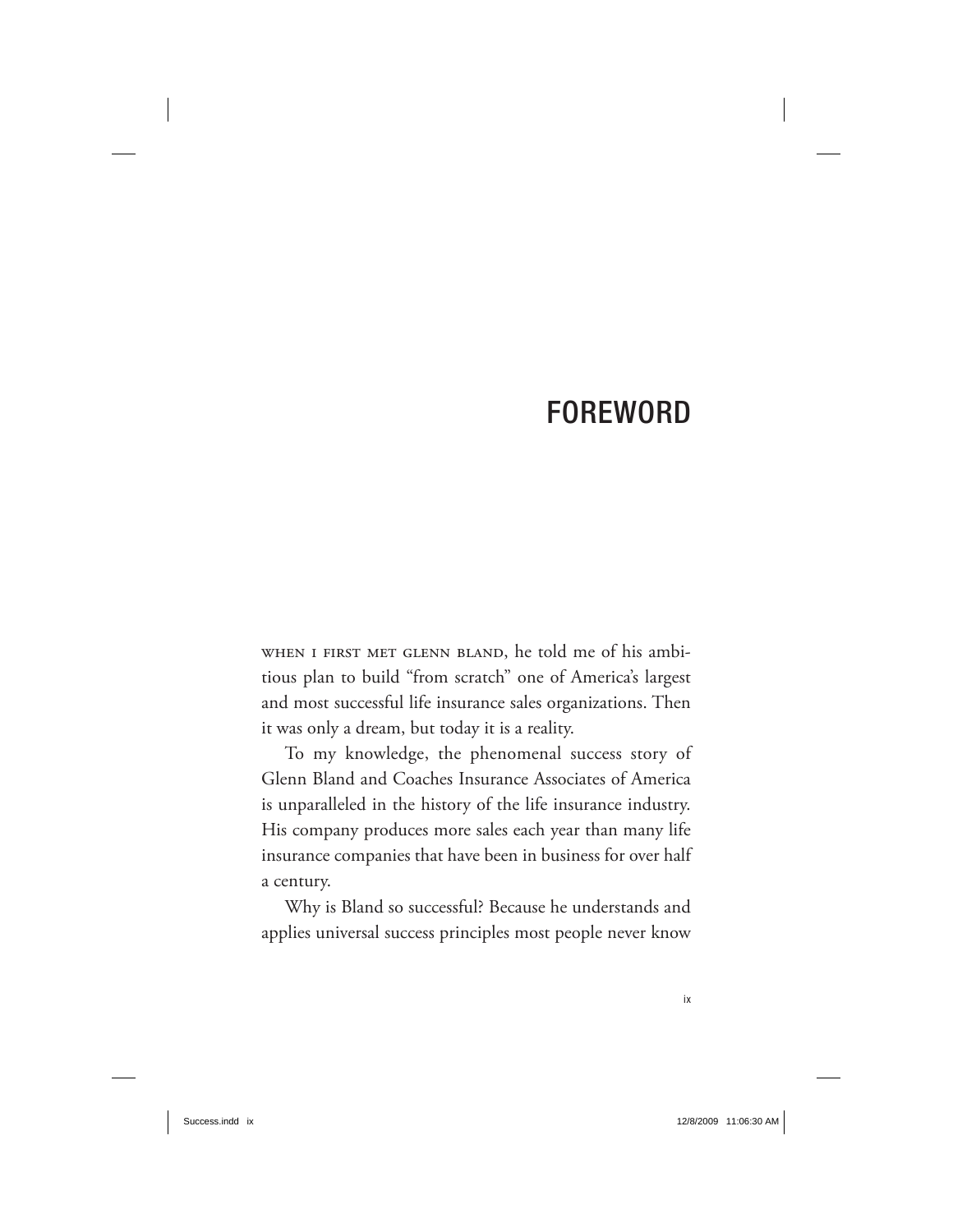about. He knows how to establish far-reaching goals and how to plan for their attainment. His world is an "action world" a place where he makes good things happen, benefiting all mankind.

In this dynamic book you will have the opportunity to discover these secrets of personal success. You, too, can realize your dreams by learning to apply his methods to your life. The book was written from personal experience by this man who has "done it" and knows what he is talking about. Any individual who truly wants to succeed can do so by committing himself to following the Bland Method.

The author believes in building people and has devoted much of his life to doing so. He wrote this book to direct men and women to a happy and prosperous life and to help others free themselves from the chains of ineptness and mediocrity, becoming the successful persons God intended them to be.

Regardless of who you are, or what your vocation, this book will help you find a better life if you will read it and believe!

> *Charles A. Baker Senior Vice President Lincoln American Life Insurance Company*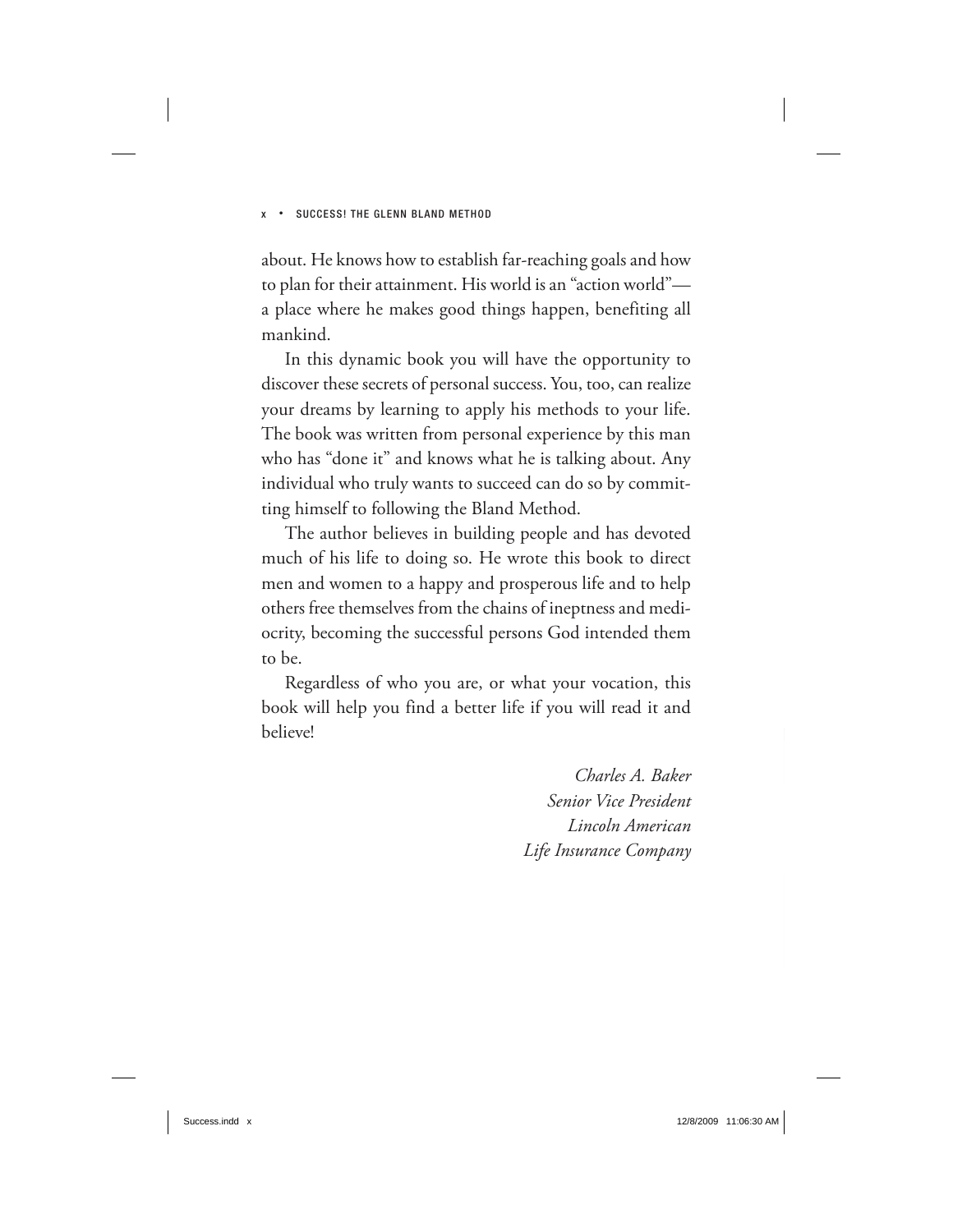### PART 1 HOW TO HAVE A HAPPY AND SUCCESSFUL LIFE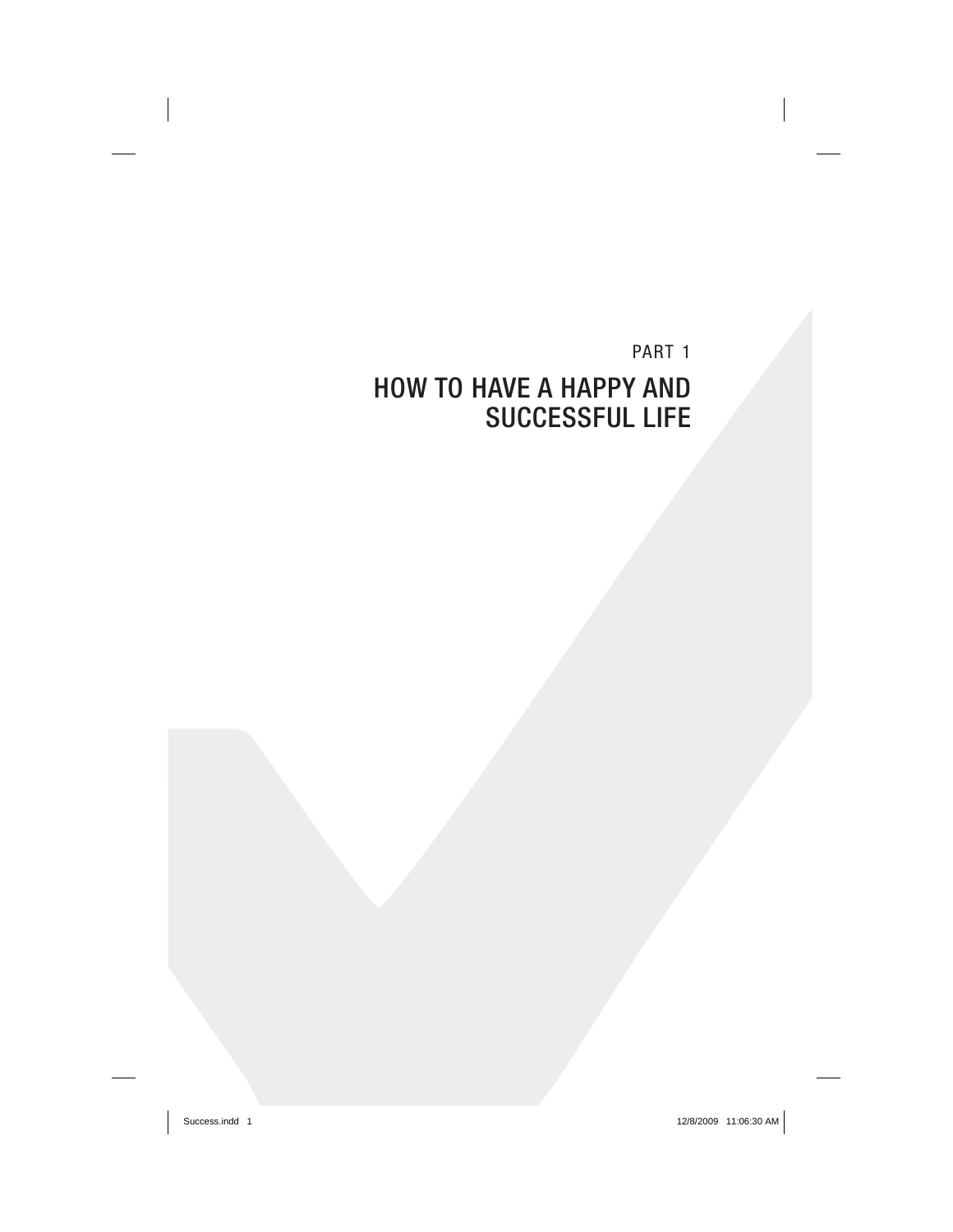# $\blacktriangledown$ 1. THERE IS A WAY

if i were to draw a line and tell you that simply stepping over it would change your life for the better, would you take that step?

Certainly you would. And if you knew that taking that step would guarantee inner peace, riches, enlightenment, and physical well- being, you would not hesitate a second.

You will have an opportunity to take that step—right into a life of happiness and success—as you continue through this book.

Stepping across the line *does* work. Stepping across the line definitely led me to a life of happiness and success. I have shared my experience with close friends and business associates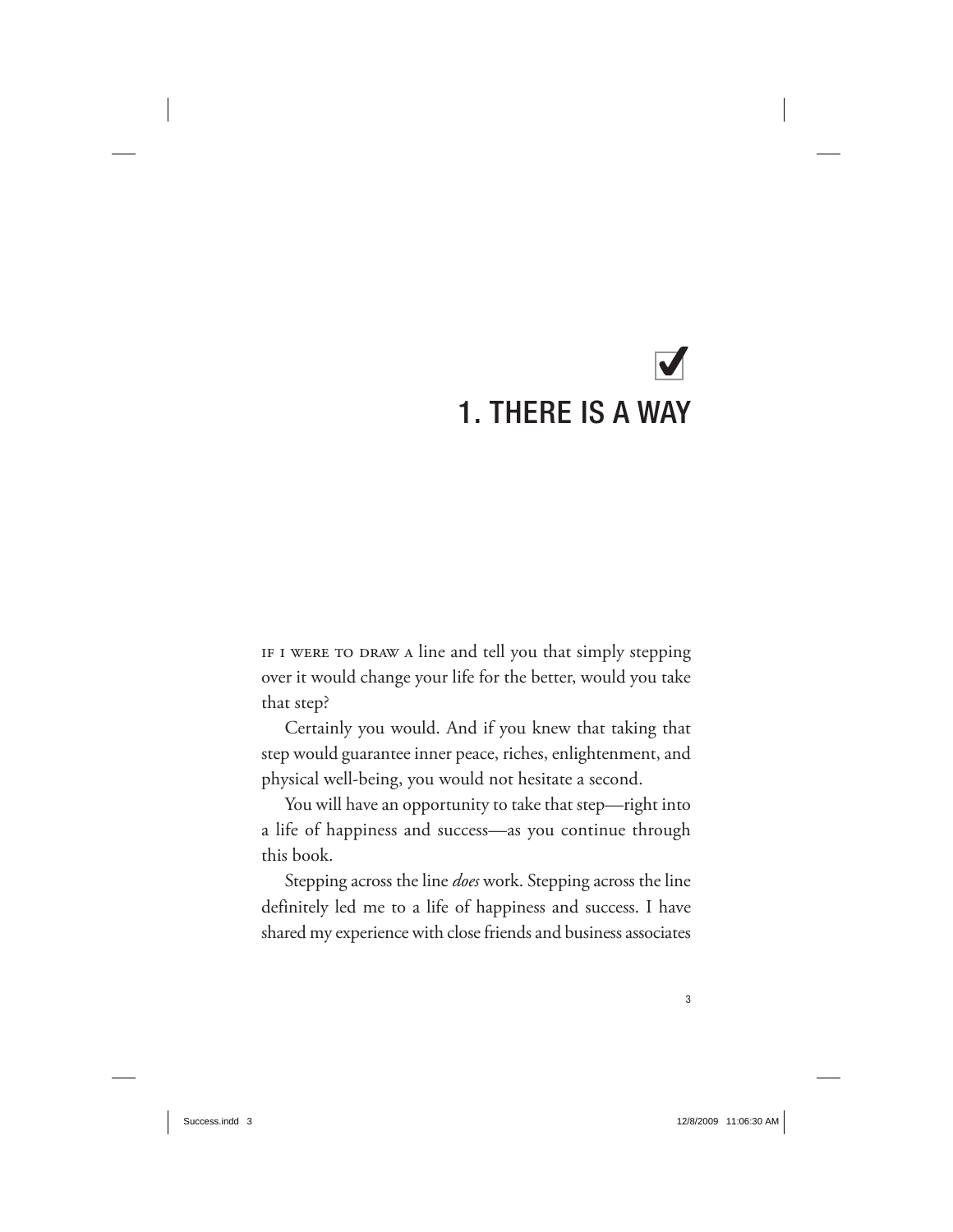and with others I scarcely knew. In every instance, where the line was never recrossed, fantastic results have been achieved.

I have seen derelicts changed into decent people. Debt ridden individuals into financial successes. Misguided souls into persons who possess the wisdom of the ages. Mentally and physically ill weaklings into healthy and productive citizens.

I have seen these miracles happen right before my eyes, and they will happen again and again to those who follow the teachings of this book.

Before crossing this line, a young man in Houston was out of work, beset by ulcers, and harried by obligations. Today, he is the leading salesman with his company.

In Lubbock, Texas, another young man was unhappy and rapidly losing ground in his work. After he crossed the line, he soon became one of the city's outstanding businessmen.

In Memphis, Tennessee, a man had literally failed at every undertaking, until he stepped across the line and adopted the principles outlined in this book. Today he is a business and financial success.

The secret that is the heart of these teachings will be presented herein. If you will let this book serve as a guiding light to direct you to follow its path to a life of happiness and success, then my efforts will have been worthwhile.

#### **THE DISCOVERY OF A NEW LIFE**

But, first, let me tell you how this book came into being. Years of thought and study, months, weeks, days, and hours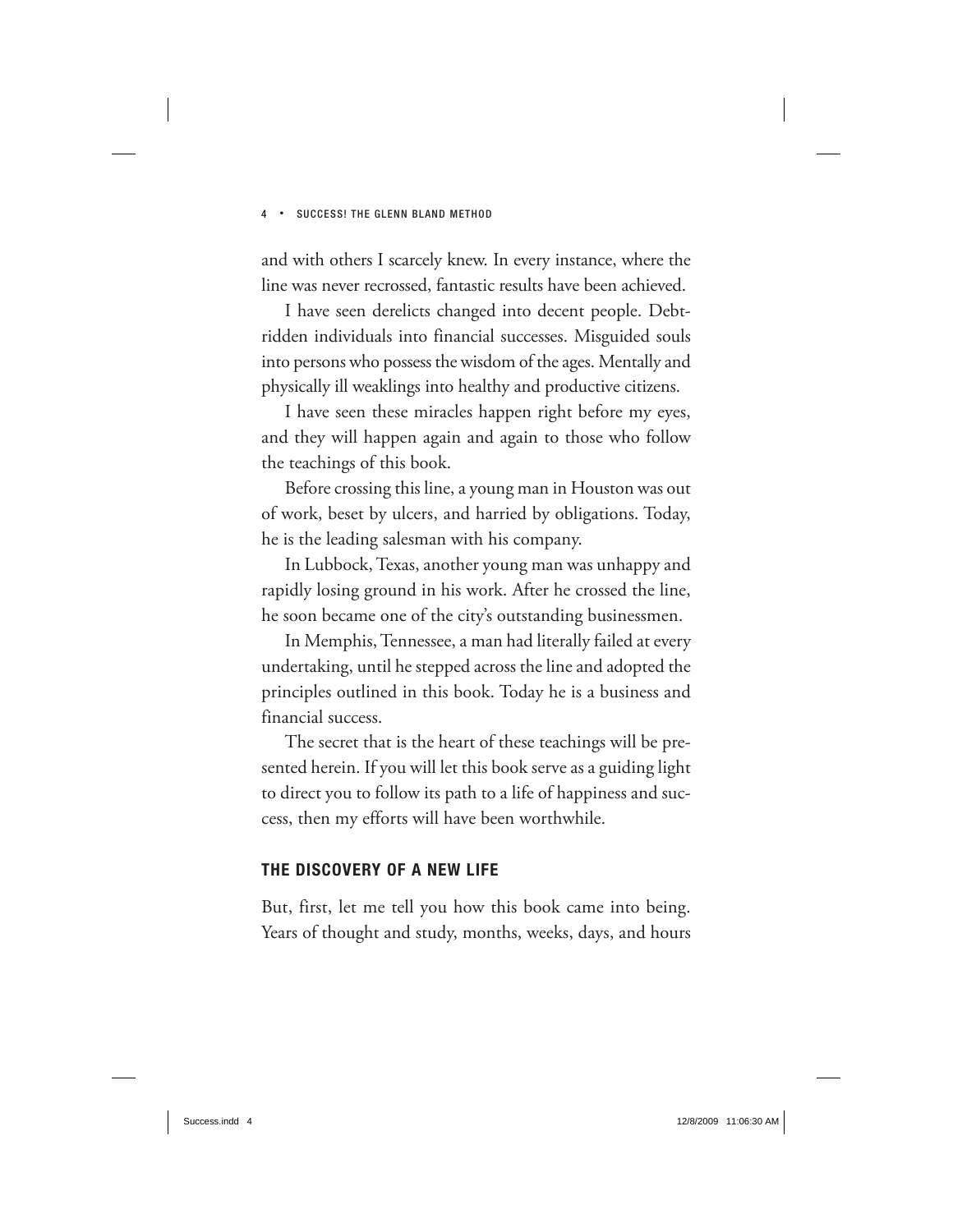of planning preceded the development of what I call the Bland Method of Goal Setting and Planning.

The development of this method was not an easy task. It demanded unwavering faith, unrelenting persistence, and the courage to act no matter what obstacles seemed to lie around every corner.

The principles in my method are not unique. They have been responsible for the making of kings, the building of empires, and the creation of vast fortunes. On the other hand, these principles have never stolen serenity from the lives of those who have used them.

Having discovered this secret and having applied it in my own life, I want now to share it with just as many people as possible.

My method of goal setting and planning had its beginning many years ago when I first became success conscious.

My fondest dreams involved happiness and success. I searched for the wisdom and the truth that could lead me to realizing those dreams.

I made a giant step toward success while browsing through a bookshop in San Antonio's International Airport. I was attracted by a colorful blue and yellow cover and an appealing title. The book? *Think and Grow Rich*, by a man I had not heard of before named Napoleon Hill.

To help pass the time until my plane was due to leave, I bought the book and began to skim its pages.

As I read, I found something happening to me.

At that particular time in my life, I was doing my work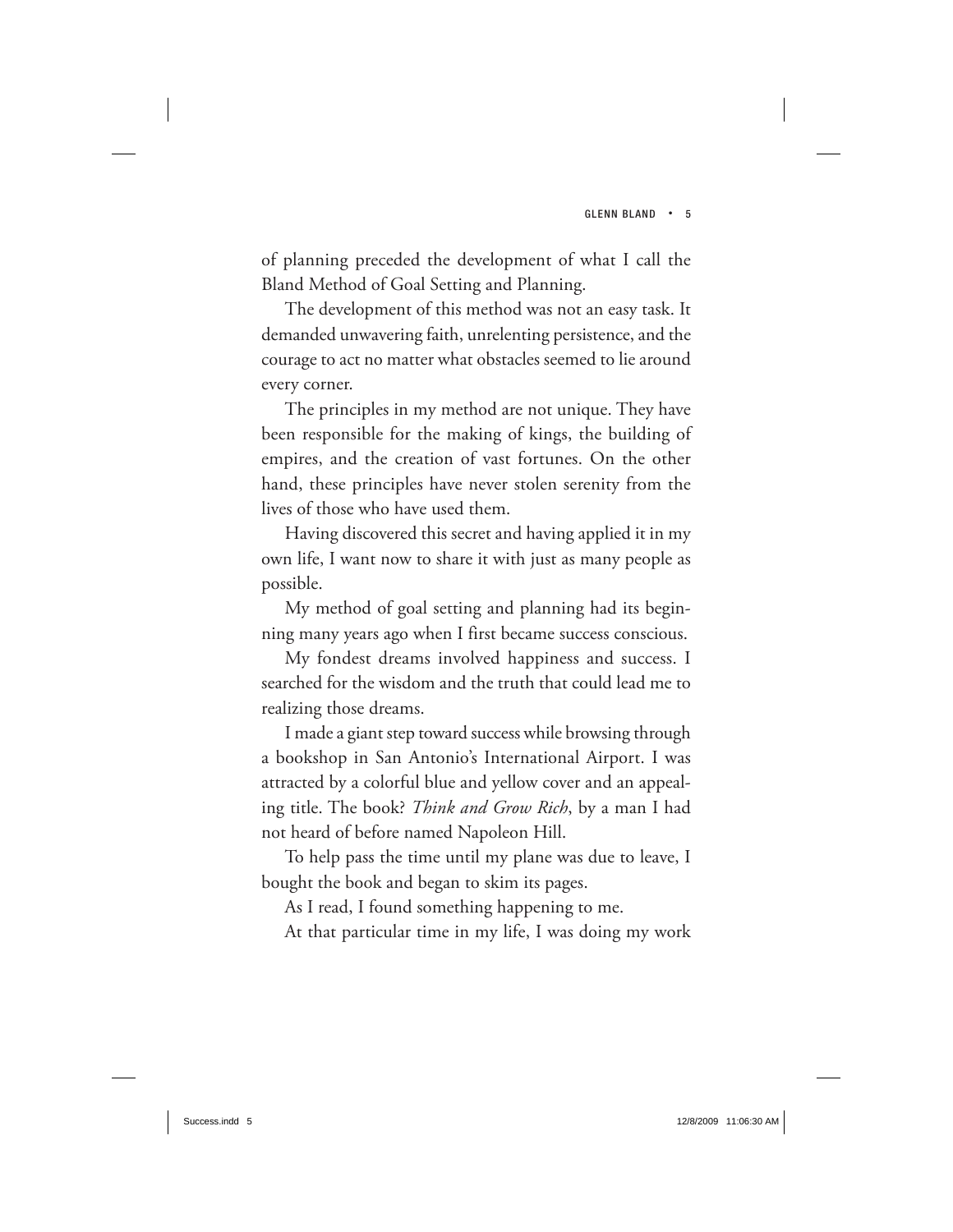well, but only because it was something that I had to do and not something I wanted to do. I was drifting. I had no real direction, no goals, no plans.

Because I *was* drifting, others dictated to me. I didn't understand the one basic principle, "Men who have goals and plans dictate to others, while men who have no goals or plans are dictated to."

As I read, the above principle revealed by Mr. Hill became increasingly important to me. I said to myself, "He has found the key that can unlock the door to happiness and success in my life. This is what I've been looking for!"

I read on and on and found myself in even greater agreement with the things Napoleon Hill stands for.

Almost before I realized it, I was in the living room of my home, 200 miles from San Antonio, finishing the last pages of this fantastic book.

I hardly recall the flight from San Antonio to Waco. Time had flown by because on that evening my life was changed. I had become "success conscious," and an entire new world of meaning and opportunity had been opened for me.

Becoming aware of this new world is experienced by everyone who achieves success at some point in time.

"Success consciousness" is the place where all achievement begins. It's a time in your life when you first realize that there is a happy and successful way to live. At that time you suddenly know you can change your life for the better. You decide to change it, and then you follow through and attain your desires.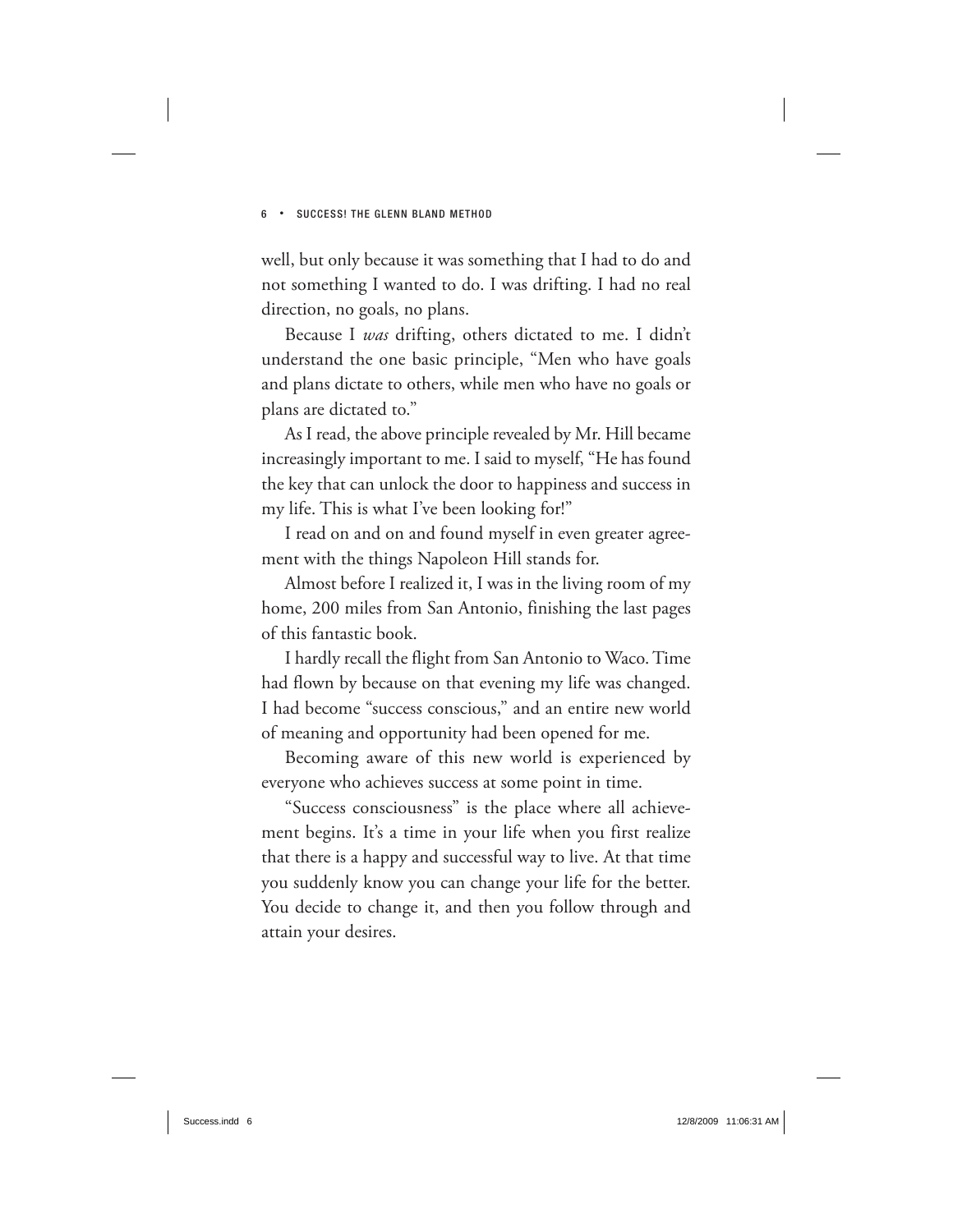Having become "success conscious," you develop a hunger for wisdom and truth, and you begin to search for everything that you can read or hear to satisfy that hunger.

I have read many books and spent many hours listening to tapes with only one goal—to program my mind for happiness and success.

As I studied and accumulated wisdom, I hit upon a basic truth. It struck me like a bolt from the blue:

"Techniques and methods change, but principles never do!"

I knew exactly, at that moment, where to find the information that I had been searching for. The principles had never changed; everything you and I need to know about happiness and success is contained within the binding of one book—the Holy Bible.

There was no reason to search further or elsewhere because within the Bible's covers you find the distilled wisdom of the ages.

The Bible's principles, which have withstood all the tests of recorded time, generated all of the other books and tapes that had proved so helpful to me.

Within the Bible you will find the answer to all of life's opportunities and problems. It contains all of the principles found in every other book ever written about success and happiness. From the wellspring of the Creator, stimulating wisdom will never run dry. As we grow, our understanding grows, and more and more of the wisdom of the ages is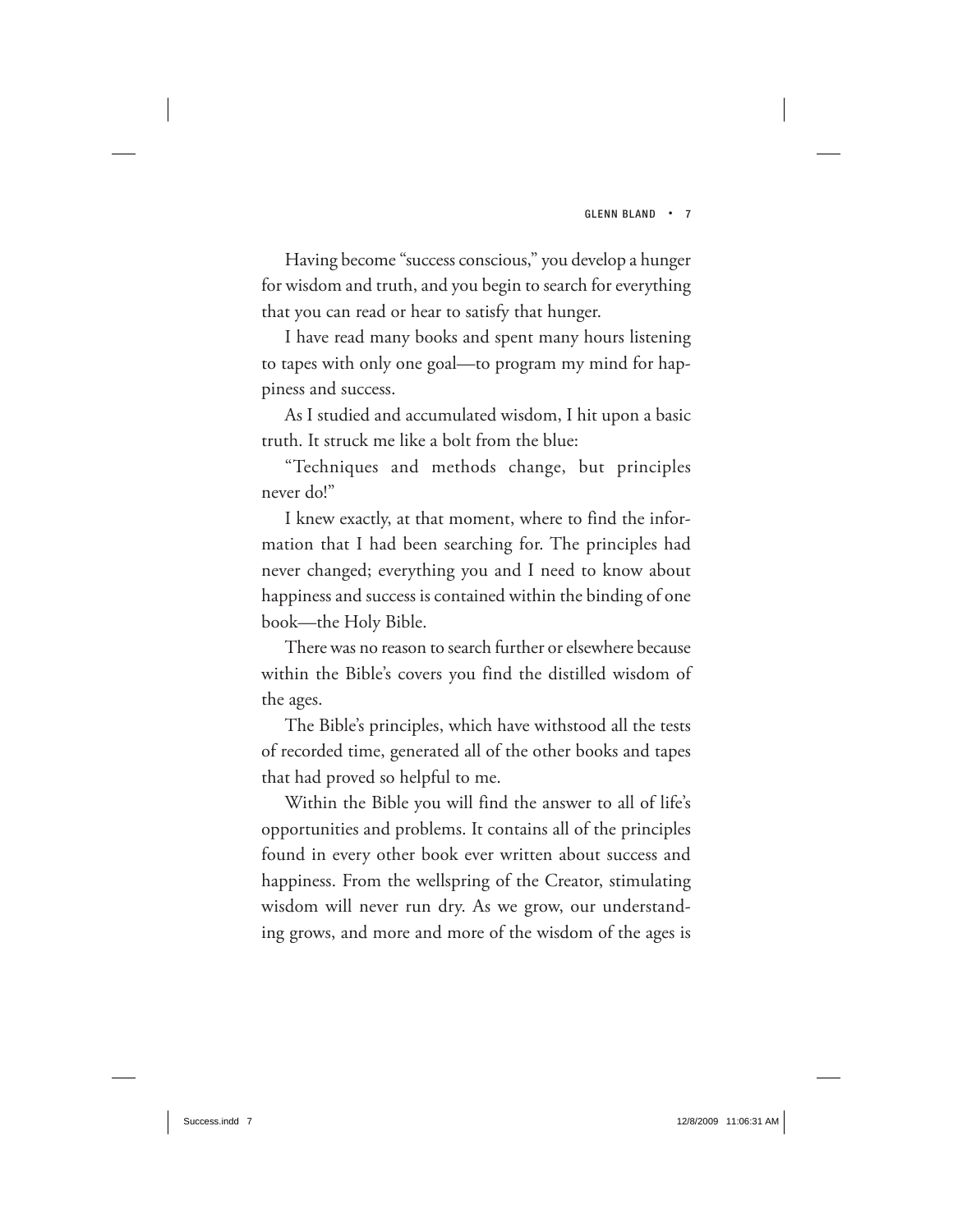opened to us. We are limited in our understanding only by our willingness to abide by the principles and to grow.

*"I, Wisdom, live together with good judgment. I know where to discover knowledge and discernment. All who fear the LORD will hate evil. Therefore, I hate pride and arrogance, corruption and perverse speech. Common sense and success belong to me. Insight and strength are mine. Because of me, kings reign, and rulers make just decrees. Rulers lead with my help, and nobles make righteous judgments.*

 *"I love all who love me. Those who search will surely find me. I have riches and honor, as well as enduring wealth and justice. My gifts are better than gold, even the purest gold, my wages better than sterling silver! I walk in righteousness, in paths of justice. Those who love me inherit wealth. I will fill their treasuries.* 

*"The LORD formed me from the beginning, before he created anything else.*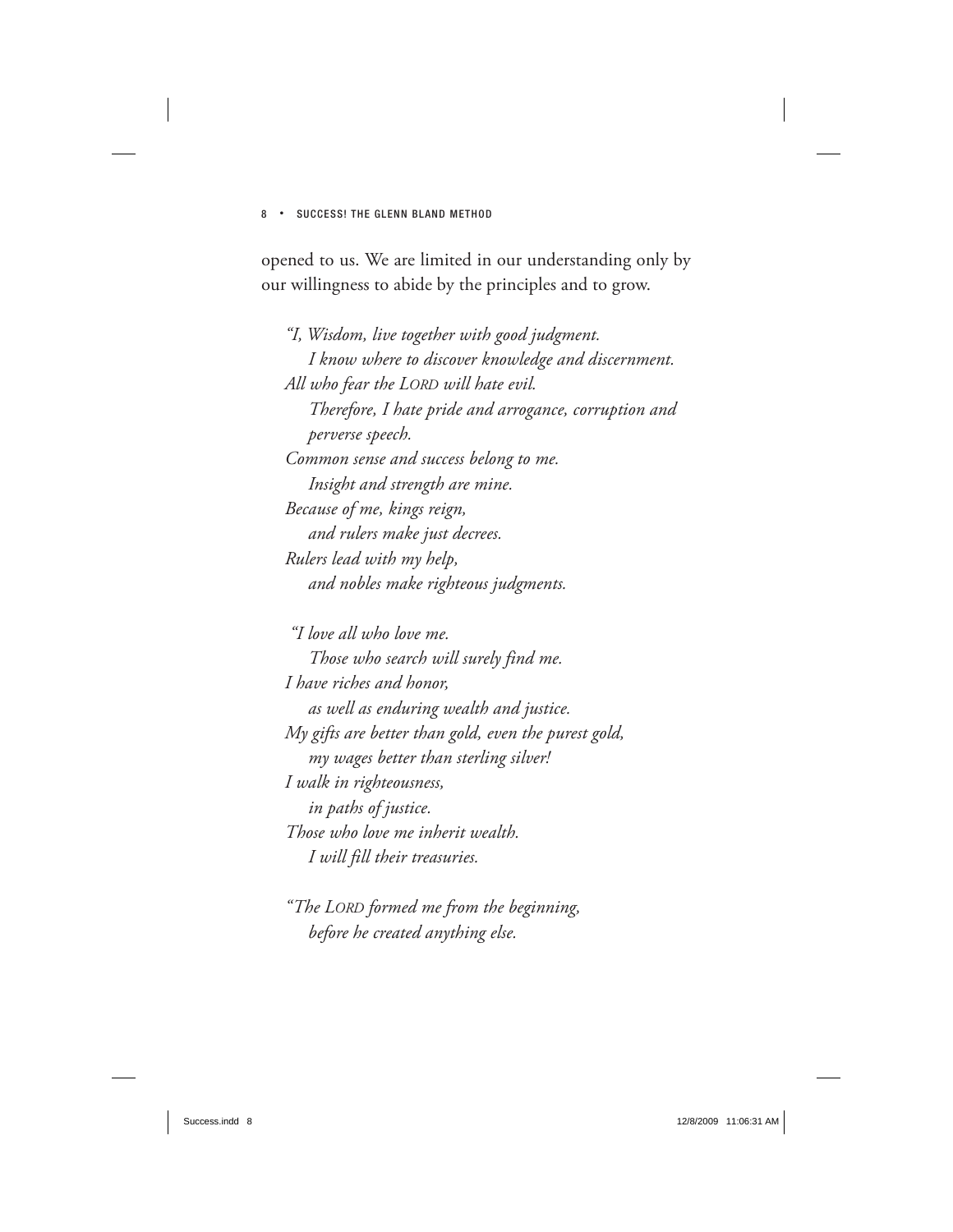*I was appointed in ages past, at the very first, before the earth began. I was born before the oceans were created, before the springs bubbled forth their waters. Before the mountains were formed, before the hills, I was born before he had made the earth and fields and the first handfuls of soil."*  $-$  PROVERBS  $8 \cdot 12 - 26$ 

Without question, "Techniques and methods change, but principles never do." They have existed in eternity past and will exist in eternity future. The principles for achieving happiness and success in your life today are the same principles that King Solomon used to create his vast fortune in 966 BC.

This planet, called Earth, didn't just happen! It was created by an infinitely intelligent Being beyond our human understanding, and this Creator established certain natural laws that put order into all things. If you plan your life to function within the boundaries of these natural laws, you can achieve happiness and success. If you live outside these natural laws, you will never enjoy the inner peace, riches, enlightenment, and physical well-being for which you are searching. It is as amazing and simple as that.

You may avoid the laws of man, but there are greater laws that cannot be broken. The Creator is the source of every natural law leading to happiness and success. He wants to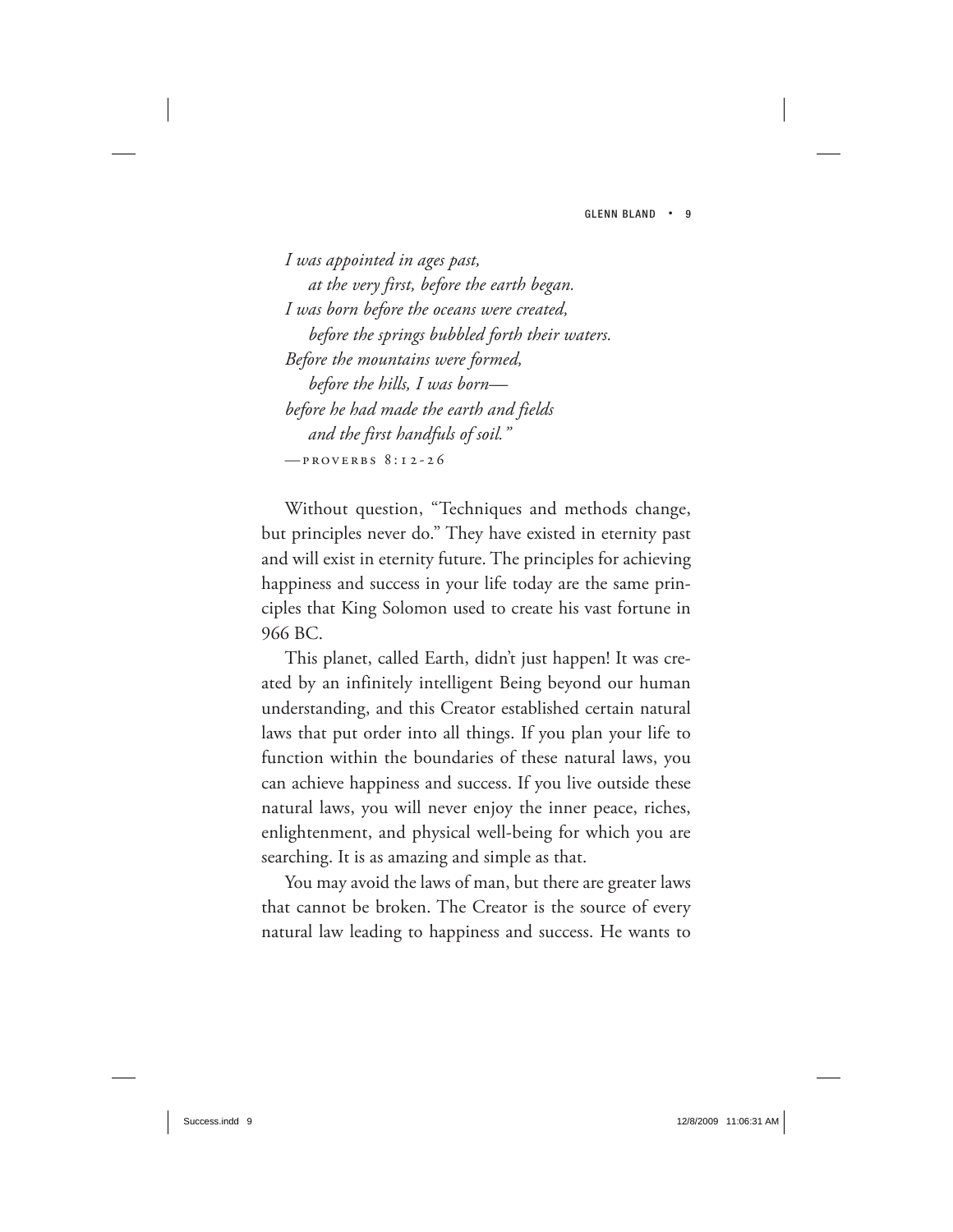share this wisdom with each of us and has outlined his plan for the ages in an inspired book, the Holy Bible.

Mankind faces great problems today because people have become so self- sufficient that they sometimes forget there is a God. They forget that there is an omnipresent power that is bigger and more powerful than you and me! God created everything that exists, and he can certainly create something of such relative insignificance as happiness and success for a man if that man will play the game according to the rules.

W. E. Gladstone said, "I have known ninety-five of the world's great men in my time, and of these, eighty-seven were followers of the Bible. The Bible is stamped with a Speciality of Origin, and an immeasurable distance separates it from all competitors."

Napoleon Bonaparte said, "The Bible is no mere book, but a Living Creature, with a power that conquers all who oppose it."

Yes, "the Bible is no mere book," for through its message and from the other outstanding material you will be exposed to, the secret of happiness and success will leap from the written page and become a reality in your life. You will be asked to do only one thing as these principles are unfolded for you—*believe*!

#### **YOU MUST TAKE THE "CAN'T" OUT OF YOUR LIFE**

History reveals that there have always been those individuals who spend their lives in a negative world where "can't" is the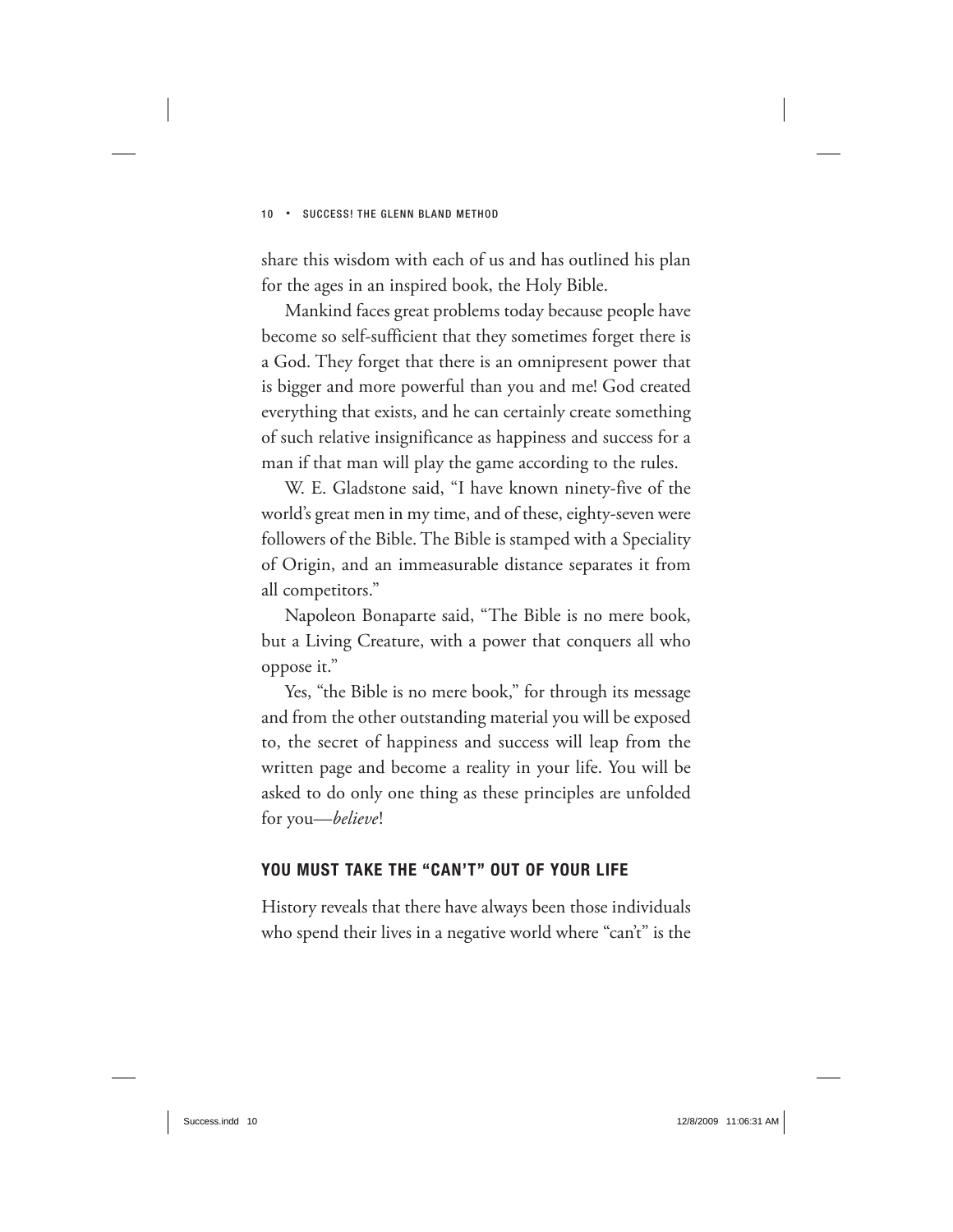most frequently used word in their vocabulary. Had such great men as Thomas Edison listened to the so- called experts of their day, our civilization would probably be regressing instead of progressing.

Here's proof. The following statements are taken from official documents, newspapers, and magazines widely read during their day. Listen to what the "authorities" had to say:

- 1840—"Anyone traveling at the speed of thirty miles per hour would surely suffocate."
- 1878—"Electric lights are unworthy of serious attention."
- 1901—"No possible combination can be united into a practical machine by which men shall fly."
- 1926—(from a scientist) "This foolish idea of shooting at the moon is basically impossible."
- 1930—(another scientist) "To harness the energy locked up in matter is impossible."

There have always been those who said, "It can't be done." Yes, even the experts can be wrong. But the real tragedy is that 99 percent of the people believed them.

We can be thankful that nonconformists, such as the Wright Brothers and Edison, did not accept what the socalled authorities said.

You can be sure of one thing—people who made statements such as those quoted did not understand one of the most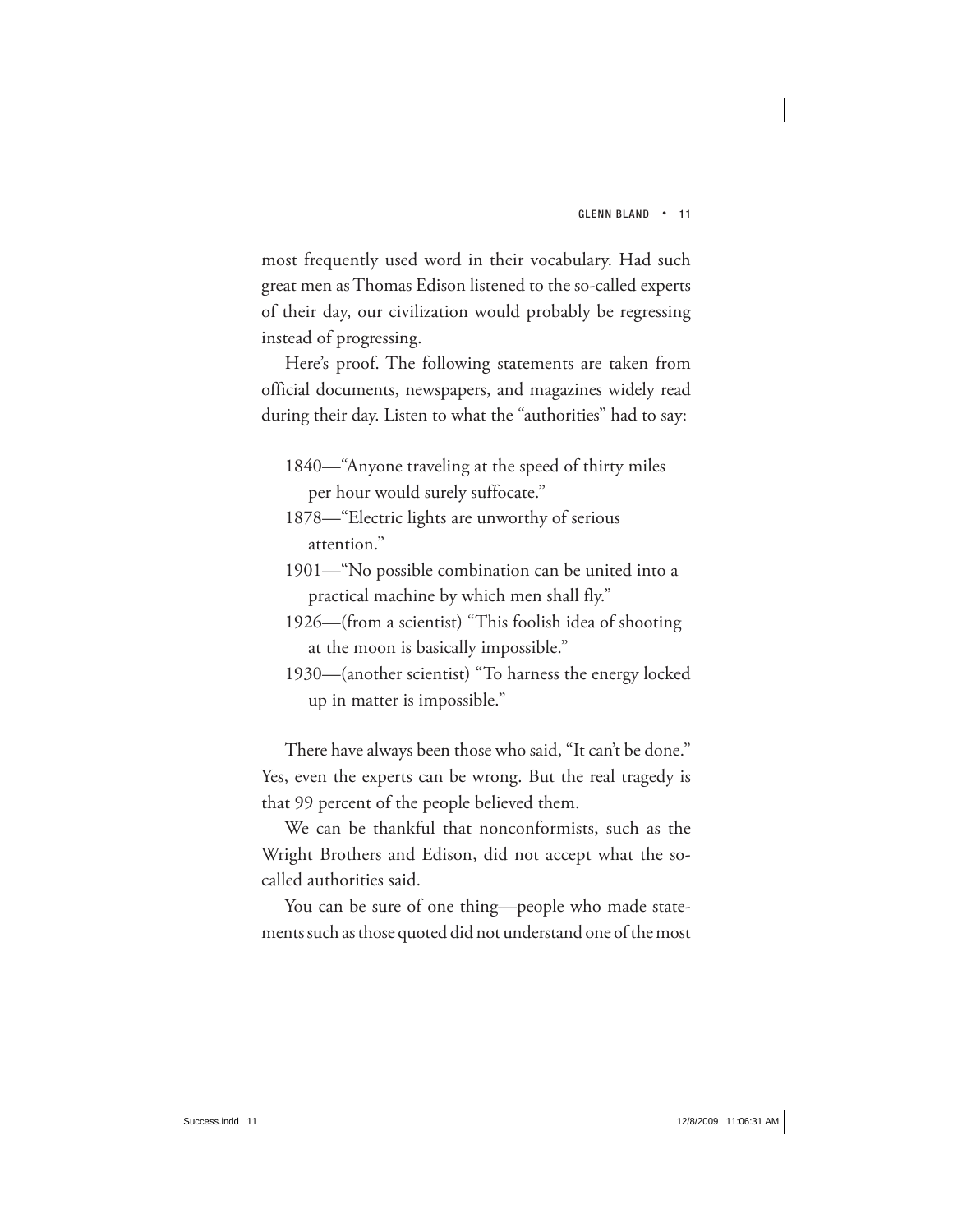important and basic natural laws of the universe: "Anything you can think of and believe in, you can achieve!"

The mind of man can conceive many things, but believing them is something else. You might conceive the idea of earning one million dollars next year, but without *genuine belief* in your heart that it can be done, it will never become reality. Believing is the key! It is the basic ingredient of the happy and successful life.

Jesus made the same point in the following manner: "If you can believe, all things are possible to him who believes" (Mark 9:23, nkjv). Jesus did not eliminate anything. He said, "All things!" Why would Jesus make such a statement if it were not so? He understood the natural laws of the universe—he knew that the "Law of Belief" is just as certain as that day follows night. He used the power of belief to heal the sick, to change water into wine, and he said that if a man could develop his belief enough, he could even move mountains (see Mark 11:23).

Belief is a powerful force, and when properly used it can move man to accomplish great things! Our Creator gave us the choice of living in two worlds: positive or negative. A world where you "can" accomplish your lifetime dreams or a world where you "can't" do anything because of a million trivial excuses that hold you back. Quit thinking about all of the reasons why you "can't" do something and think of all the reasons why you "can." Decide now that you are going to be a member of that select group of successful people who live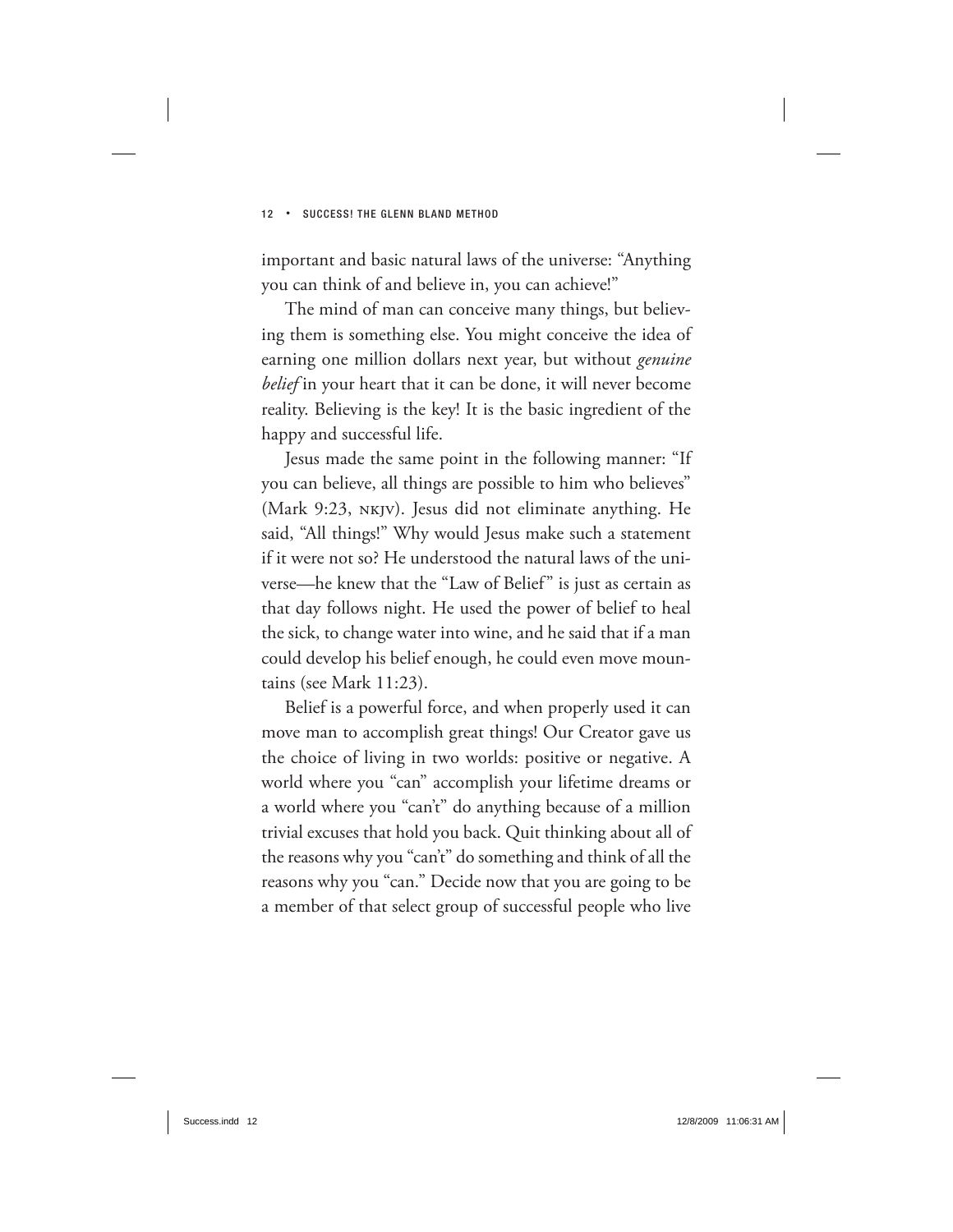in a positive world—it is just too difficult to live any other way. Take the "can't" out of your life by *believing*!

#### **THE ESSENCE OF THE CREATOR**

Mankind has always been aware of God's creative force within our universe. The evidence of this great force is all around us. It is found in the birth of an infant, in the roar of a mighty ocean wave, in the unparalleled beauty of a flower, in your innermost feelings for a little child, and in the magnificent design of a single snowflake. The evidence surrounds us, but it is so commonplace that we take it for granted.

Each of us has the opportunity to use this creative force in our life to accomplish our goals, but few do so. This creative force has been given to us free—it costs nothing, and to receive its full power we must only believe. As human beings, imperfect by nature, we place little value on things that we do not pay for. We value homes, automobiles, boats, television sets and, at the same time, place little or no value on the things in life that are free—our bodies, minds, families, friends, good health, love, and the natural laws of the universe.

The truth is that the material things that we value highly are really very cheap and can be replaced. Your home can be destroyed by fire, and it can be rebuilt. A man can lose his fortune and then replace it several times over. But when the things that are given to us free are lost—they are gone forever.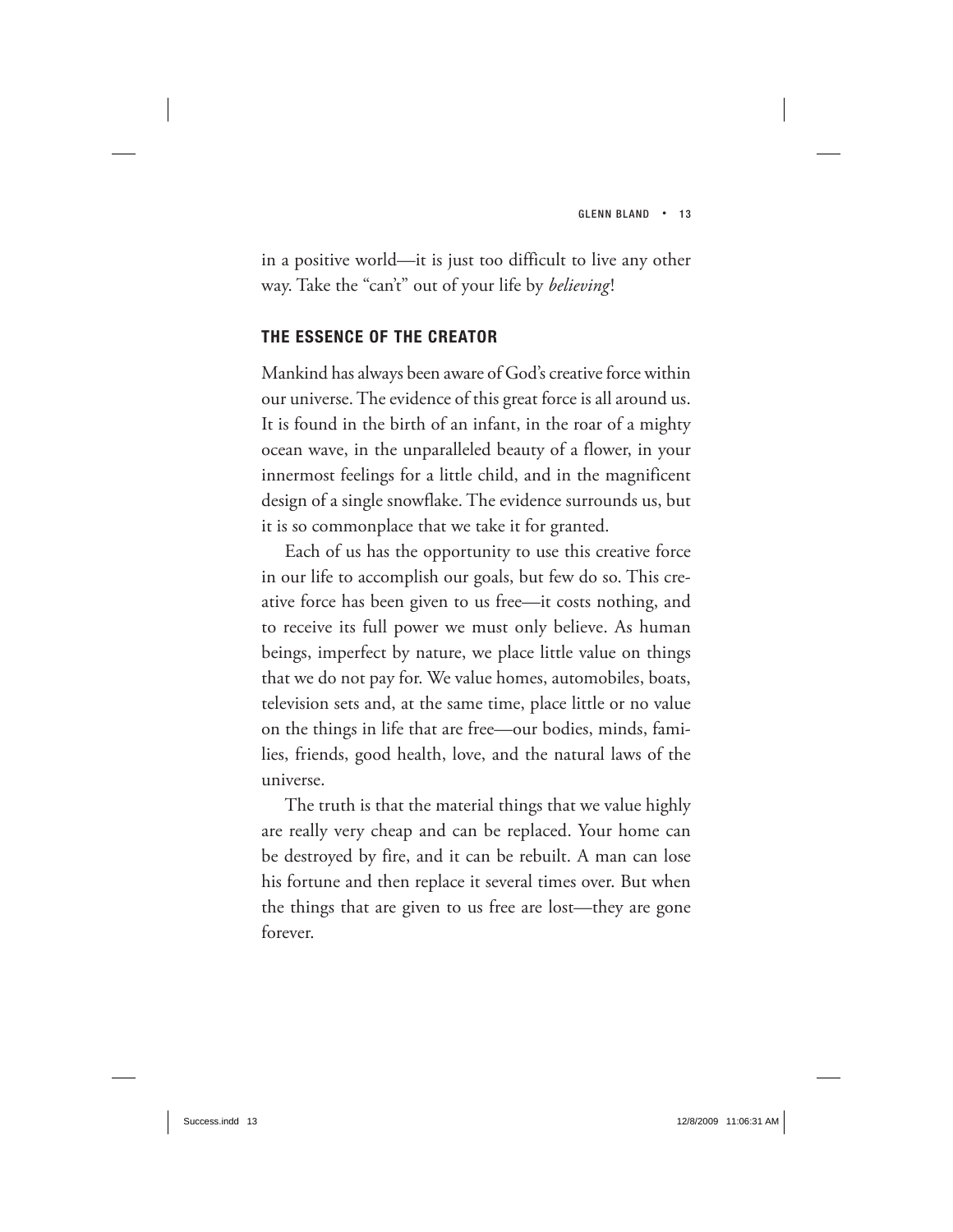The statement "The best things in life are free" is true. They are available for the taking. They are the things that are responsible for putting happiness into your life. To take advantage of the natural laws of the universe, to guide us to a life of happiness and success, we must understand the essence of the Creator, who governs all life and creation.

*Sovereign:* The Creator is the ruler of all things.

*Righteous:* It is impossible for the Creator to be wrong; he is perfect in every way.

- *Just:* The Creator knows everything, all sides of every situation—therefore, it is impossible for him to be unfair.
- *Loving:* The Creator gives perfect affection—a love beyond human love and understanding.
- *Eternal:* The Creator has always existed, is very much alive today, and will always exist—he is everlasting.
- *Omniscient:* The Creator knows everything—all ideas come from his infinite mind.
- *Omnipotent:* The Creator has the power to do anything—he is all-powerful and able.
- *Omnipresent:* The Creator is everywhere at all times—he is not someone located in some remote, unknown place. He stands by your side.
- *Immutable:* The Creator never changes—he is the same yesterday, today, and forever.

*Truthful:* The Creator is absolutely true—it is impossible for him to lie.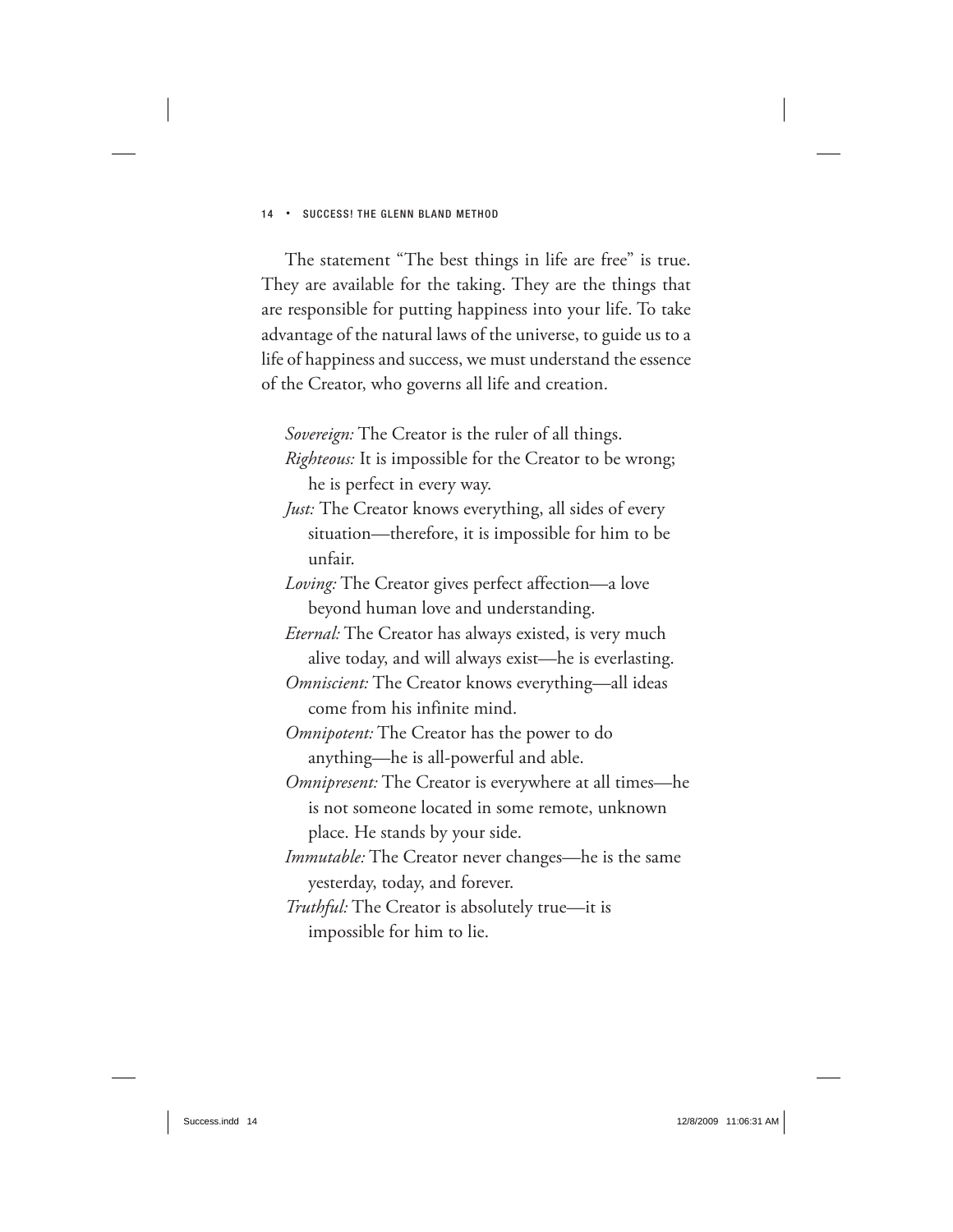Now that you understand the essence of the Creator, you will find it much easier to understand why you can apply the natural laws of the universe in your life and, by doing so, accomplish your fondest dreams and never doubt their fulfillment. The Creator established the rules, and simply playing the game with all your heart will produce fantastic rewards—that is, if you can *believe*!

*Before going on to the next chapter, take these two steps, if you have not already done so:*

- *1. Convince yourself that there is a happier and more successful way of living than your present way of life.*
- *2. Accept the fact that God is a tremendous guiding force in this universe and that he is wiser and more powerful than you.*

*You need not, at this point, accept anything more. But future chapters, hopefully, will help you to accept more and more of the principles that will cause your life to become exceedingly happy and prosperous.*

#### **KEY POINTS TO COMMIT TO MEMORY**

- Anything you can think of and believe in, you can achieve!
- You may avoid the laws of man, but there are greater laws that cannot be broken.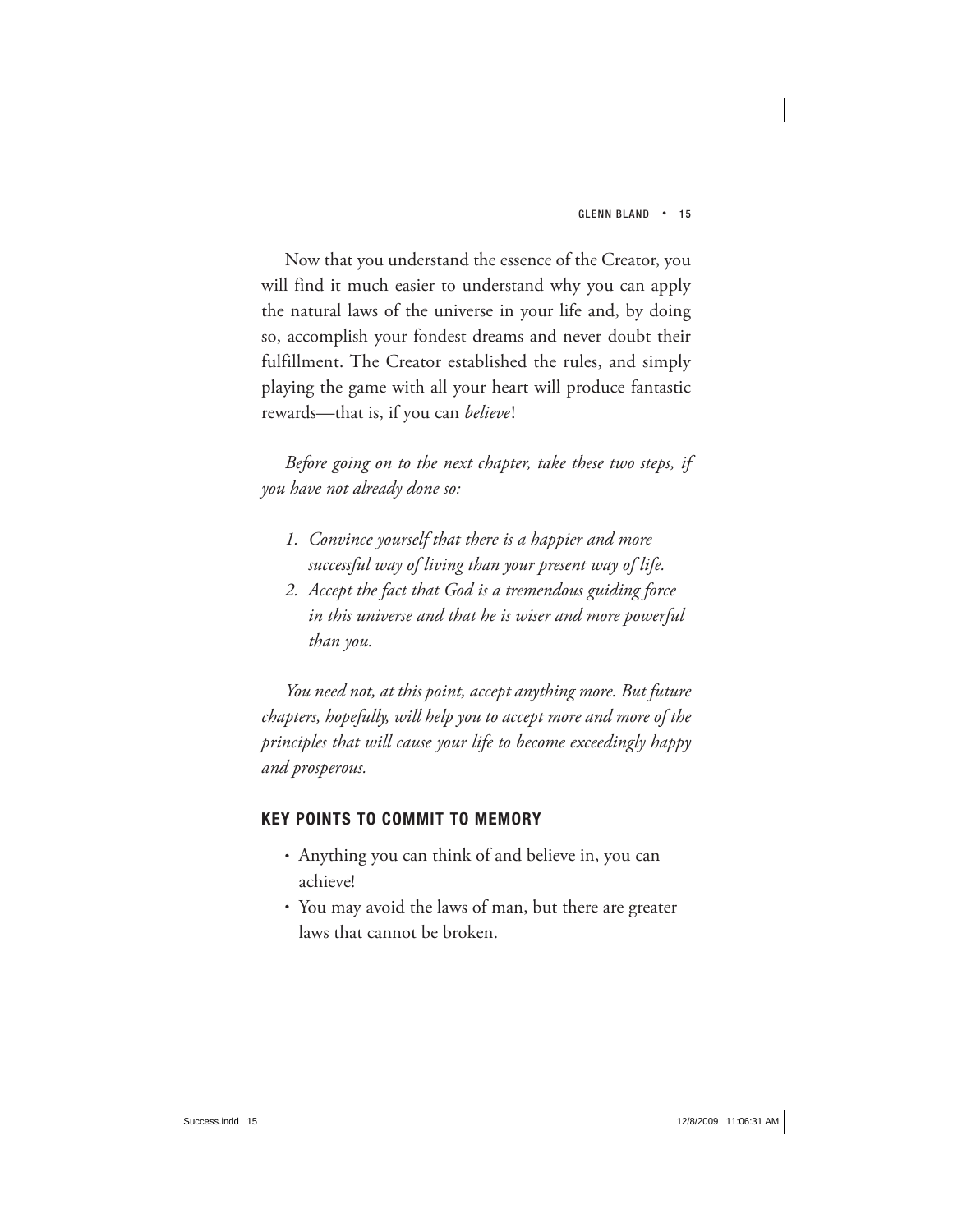- Men who have goals and plans dictate to others, while men who have no goals and plans are dictated to.
- Techniques and methods change, but principles never do!
- Quit thinking about all the reasons why you "can't" do something and think of all the reasons why you "can."
- The Creator is sovereign, righteous, just, loving, eternal, omniscient, omnipotent, omnipresent, immutable, and true.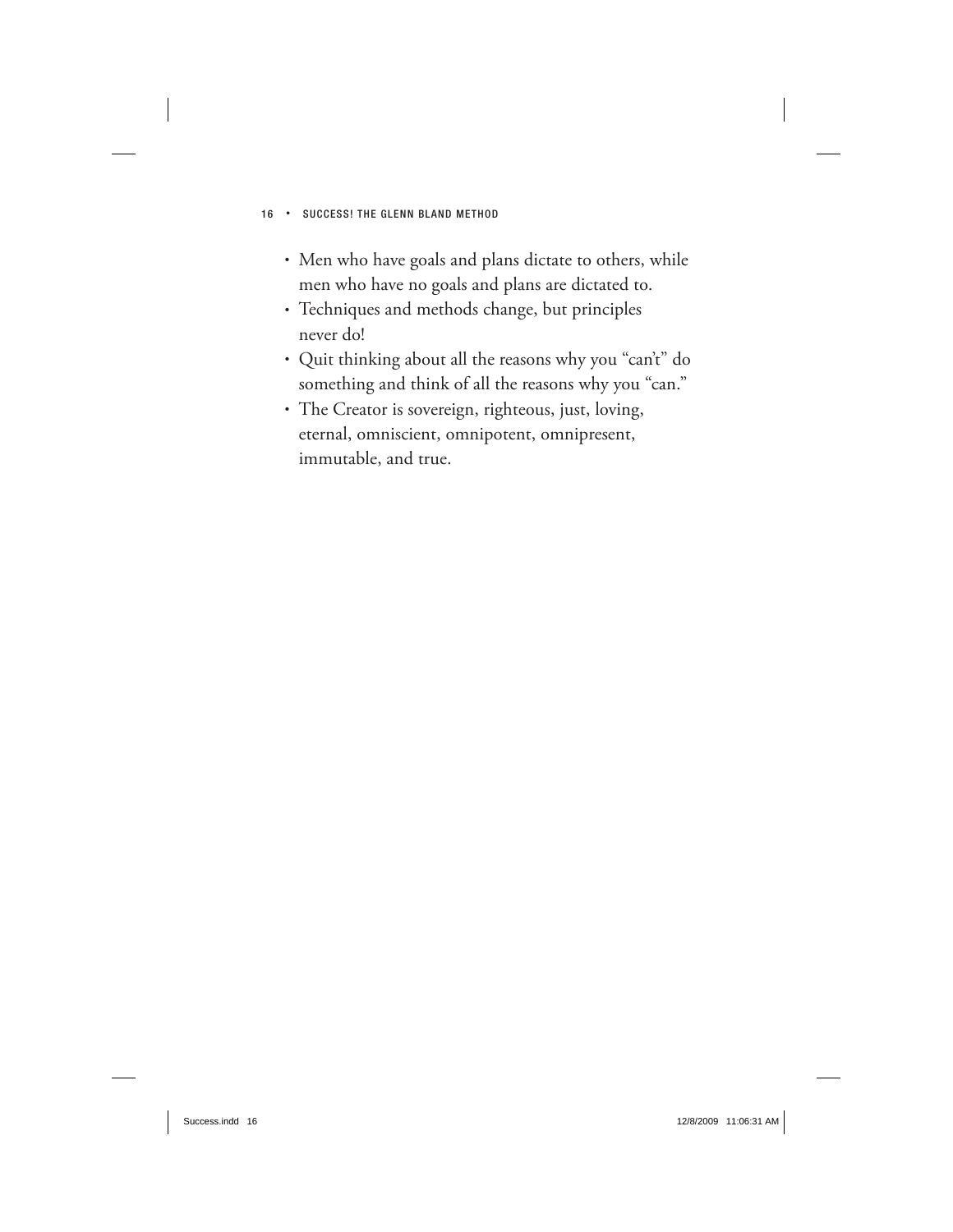## BIBLIOGRAPHY OF SUGGESTED READING

Read one book each month for twenty-four consecutive months as your personal program for planned enlightenment:

- 1. Allen, James. *As a Man Thinketh*. First published 1902. Reprinted in a revised, updated edition. London: Jeremy P. Tarcher, 2008. Original now also available online from Project Gutenberg, http:// www.gutenberg.org/files/4507/4507-h/4507-h.htm.
- 2. Schwartz, David J. *The Magic of Thinking Big*. Englewood Cliffs, NJ: Prentice-Hall, 1959. Reprint, New York: Simon & Schuster, Fireside, 1987.
- 3. Bristol, Claude M. *The Magic of Believing*. First published 1948. Reprinted with an introduction by Nido Qubein. New York: Pocket Books, 1991.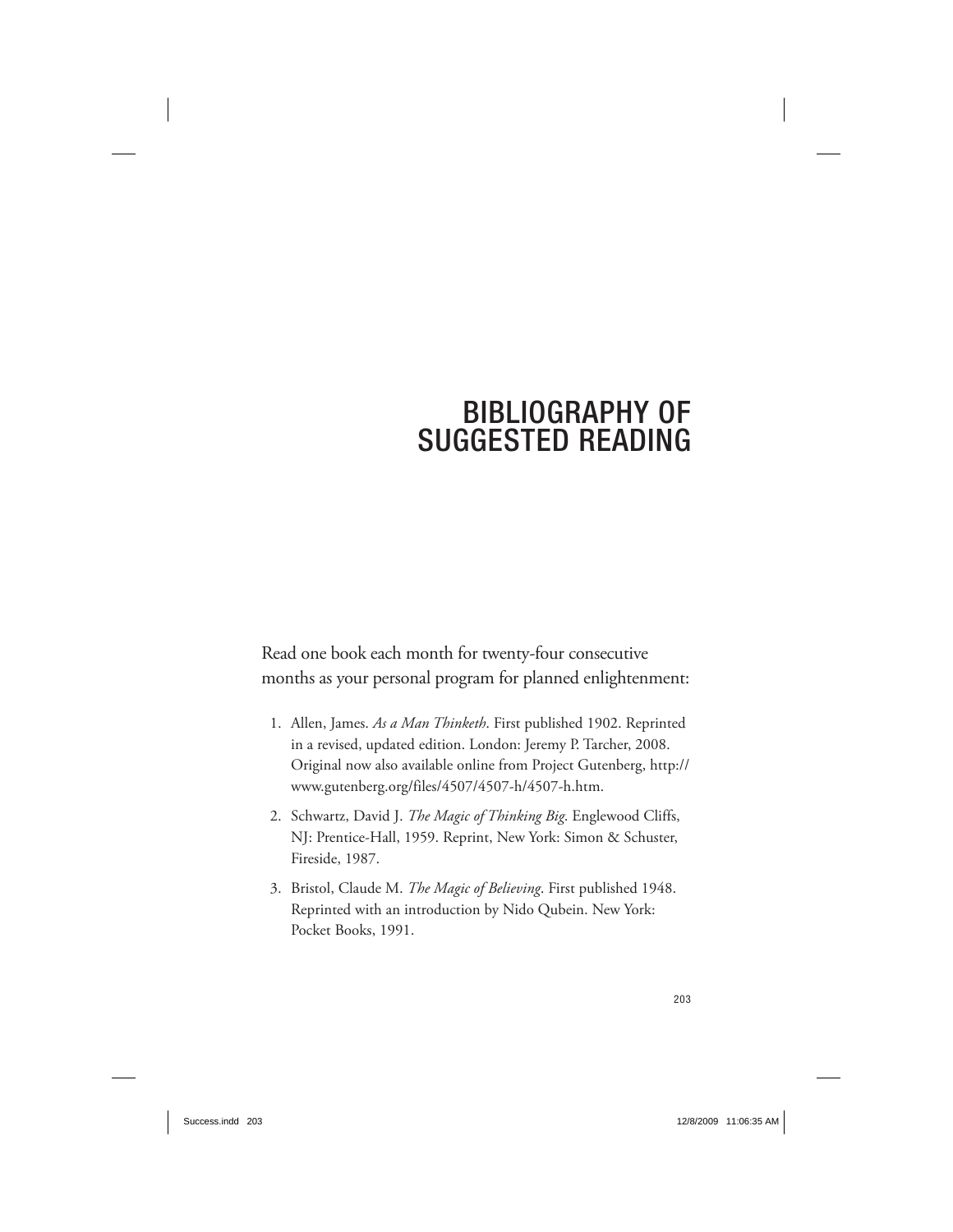- 4. Mandino, Og. *The Greatest Salesman in the World*. First published 1968 by Frederick Fell. Reprint, New York: Bantam, 1983.
- 5. Carnegie, Dale. *How to Win Friends and Influence People*. New York: Simon & Schuster, 1936. Reprint, New York: Pocket Books, 1998.
- 6. Conwell, Russell H. *Acres of Diamonds*. New York: Harper & Row, 1915. Reprinted with a foreword and editing by Bianca Leonardo. Joshua Tree, CA: Tree of Life, 1993.
- 7. Maltz, Maxwell. *Psycho- Cybernetics*. New York: Pocket Books, 1970. Reprinted as *The New Psycho- Cybernetics* with updates and editing by Dan S. Kennedy and the Psycho-Cybernetics Foundation, Inc. Englewood Cliffs, NJ: Prentice Hall, 2001.
- 8. Schuller, Robert H. *Move Ahead with Possibility Thinking*. First published 1967 by Doubleday. Reprinted with an introduction by Norman Vincent Peale. New York: Jove, 1986.
- 9. Hill, Napoleon. *Think and Grow Rich*. First published 1936. Reprint, New York: Random House, 1987.
- 10. Clason, George S. *The Richest Man in Babylon*. New York: Hawthorn, 1955. Reprint, New York: Penguin, 1989.
- 11. Carlson, Randy. *The Power of One Thing*. Carol Stream, IL: Tyndale House, 2009.
- 12. Covey, Stephen R. *The 7 Habits of Highly Effective People.* Fifteenth anniversary edition. New York: Free Press, 2004.
- 13. Maltz, Maxwell. *The Magic Power of Self- Image Psychology*. Englewood Cliffs, NJ: Prentice- Hall, 1964. Reprint, New York: Pocket Books, 1984.
- 14. Schuller, Robert H. *Self- Love: The Dynamic Force of Success*. New York: Hawthorn, 1969. Reprinted with an introduction by Norman Vincent Peale. New York: Jove, 1986.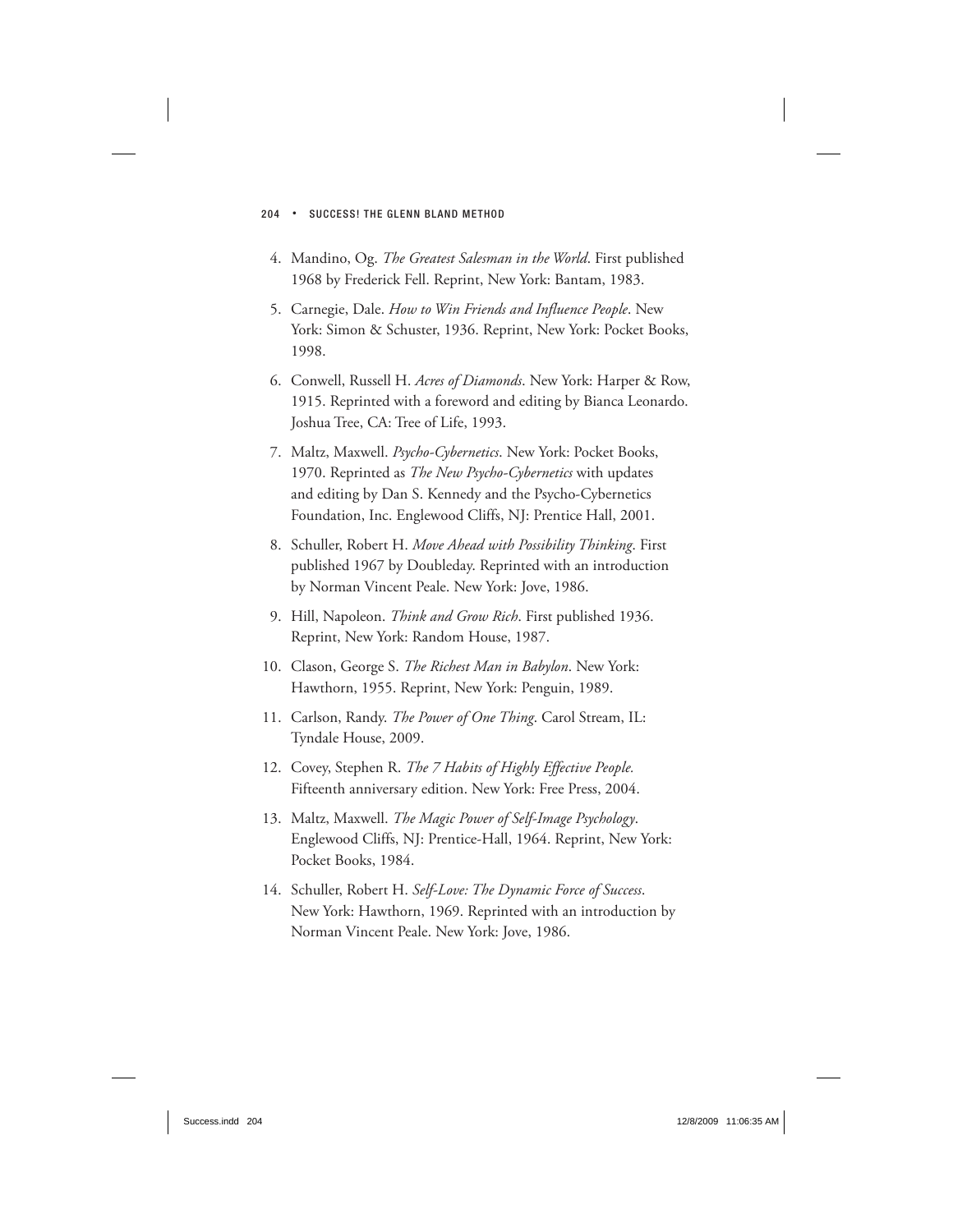- 15. Monath, Norman. *Know What You Want and Get It!* New York: Tom Doherty Associates, Forge, 2002.
- 16. Allen, Charles L. *God's Psychiatry*. Old Tappan, NJ: Fleming H. Revell, 1953. Reprint, Ada, MI: Revell, 1997.
- 17. Hill, Napoleon. *Grow Rich with Peace of Mind*. New York: Hawthorn, 1967. Reprint, New York: Plume, 2007.
- 18. Burkett, Larry. *How to Manage Your Money*. Revised ed. Chicago: Moody, 2000.
- 19. Newberry, Tommy. *The 4:8 Principle*. Carol Stream, IL: Tyndale House, 2007.
- 20. Jones, Charlie. *Life Is Tremendous*. Carol Stream, IL: Tyndale House, 1968. Reprint, Carol Stream, IL: Tyndale House, Living Books, 1981.
- 21. Fromm, Erich. *The Art of Loving*. New York: Harper & Row, 1956. Reprint, New York: Harper Collins, Perennial, 2000.
- 22. Bloodworth, Venice. *Key to Yourself*. Los Angeles: Scrivener & Co., 1975. Reprinted as *Key to Yourself: Opening the Door to a Joyful Life from Within*. Carlsbad, CA: Hay House, 2006.
- 23. DeVos, Richard M. *Believe!* Old Tappan, NJ: Fleming H. Revell, 1975. Reprinted and revised with Charles Paul Conn. New York: Berkley, 1985.
- 24. *NLT Study Bible*. Carol Stream, IL: Tyndale House, 2008. The happy and successful individual should read and study this book for the remainder of life!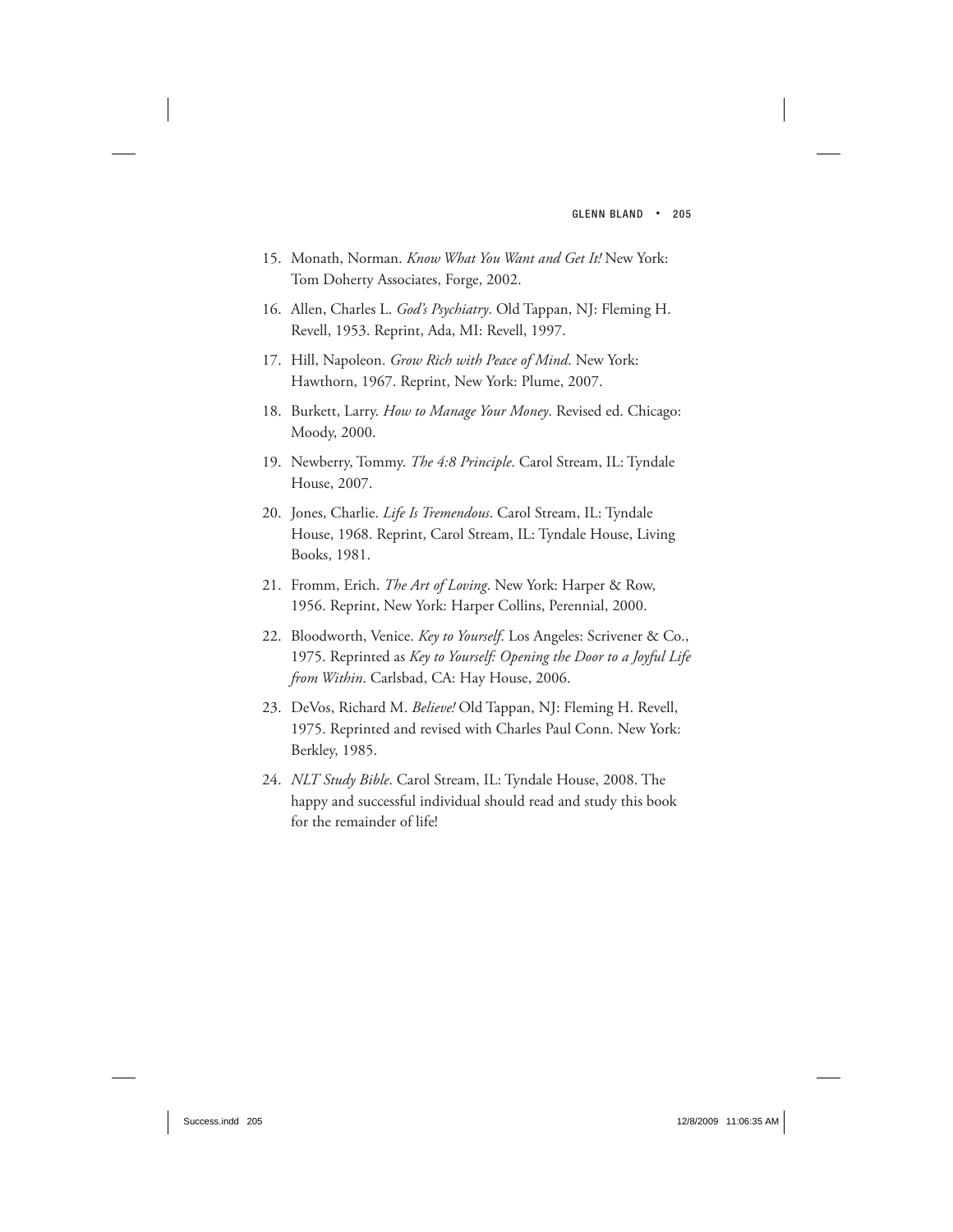# $\blacktriangledown$ HOW TO KNOW JESUS PERSONALLY

god wants each of us to experience a life that has meaning, direction, love, and peace. God makes this kind of life possible through a personal relationship with his Son, Jesus Christ. But before you accept Jesus as your Savior, here are five truths that will help you understand God's desire for you:

**1. God has a plan for your life.** "No one can receive anything unless God gives it from heaven" (John 3:27). God created you and has good plans for your life. To know those plans, you must know God personally.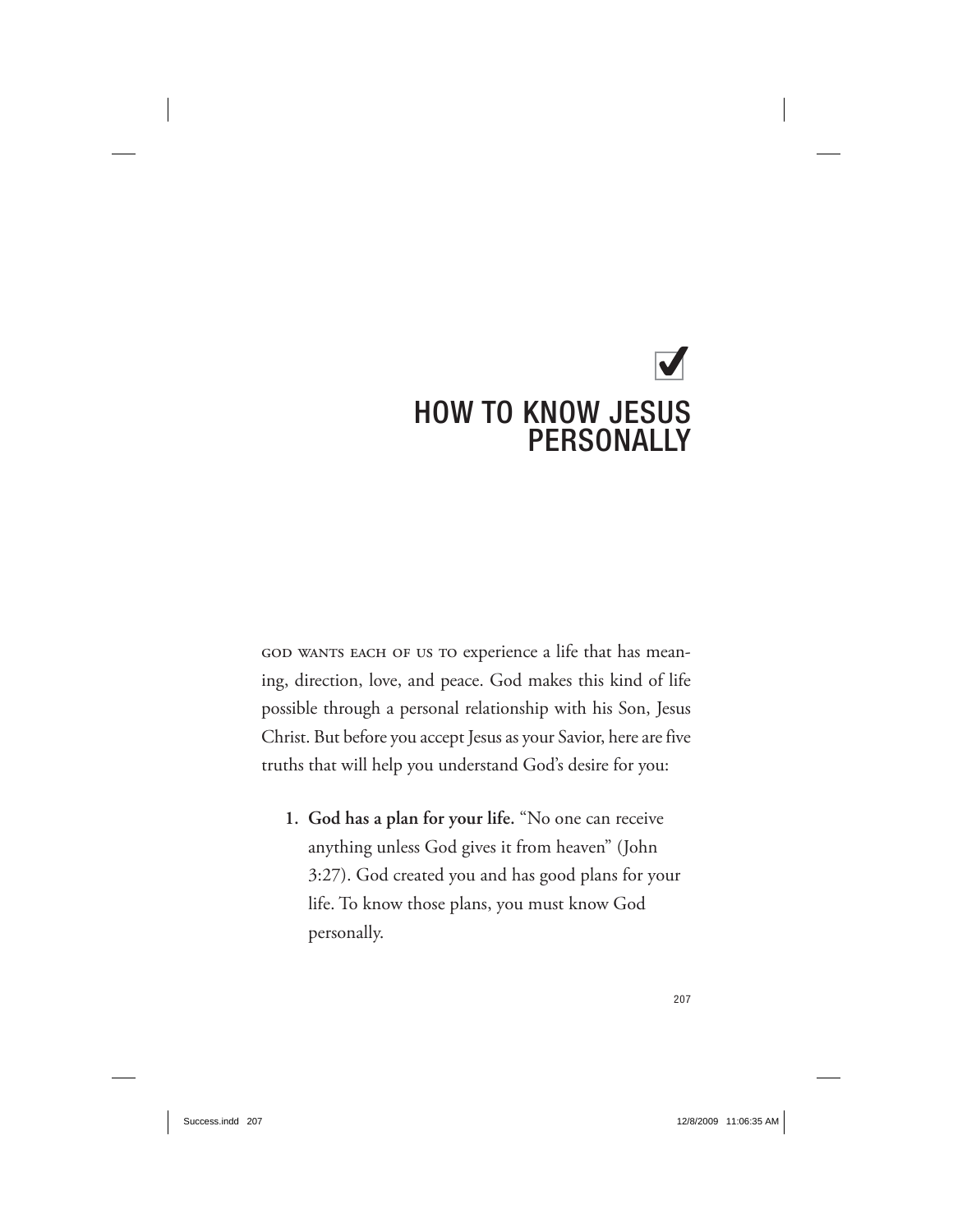- **2. God's plan gives meaning.** "Jesus replied, 'I am the bread of life. Whoever comes to me will never be hungry again. Whoever believes in me will never be thirsty'" (John 6:35). Many people seek meaning and purpose for their lives. But they never find it because they look for meaning in the wrong things and the wrong people. When you follow God's plans for your life—the most important of which is to know Jesus as your Lord and Savior—you will find meaning and purpose in all that you do.
- **3. God's plan gives direction.** "Jesus spoke to the people once more and said, 'I am the light of the world. If you follow me, you won't have to walk in darkness, because you will have the light that leads to life'" (John 8:12). Without God's direction, you may not know what to do with your life. You may try a lot of things, hoping to find meaning in each one. But if you have God in your life, he will lead you and show you how to make your life count for him and his Kingdom.
- **4. God's plan brings peace.** "I am leaving you with a gift—peace of mind and heart. And the peace I give is a gift the world cannot give. So don't be troubled or afraid'" (John 14:27). When you follow Jesus as your Lord and Savior, you will be at peace with God. You will also be filled with God's peace. So when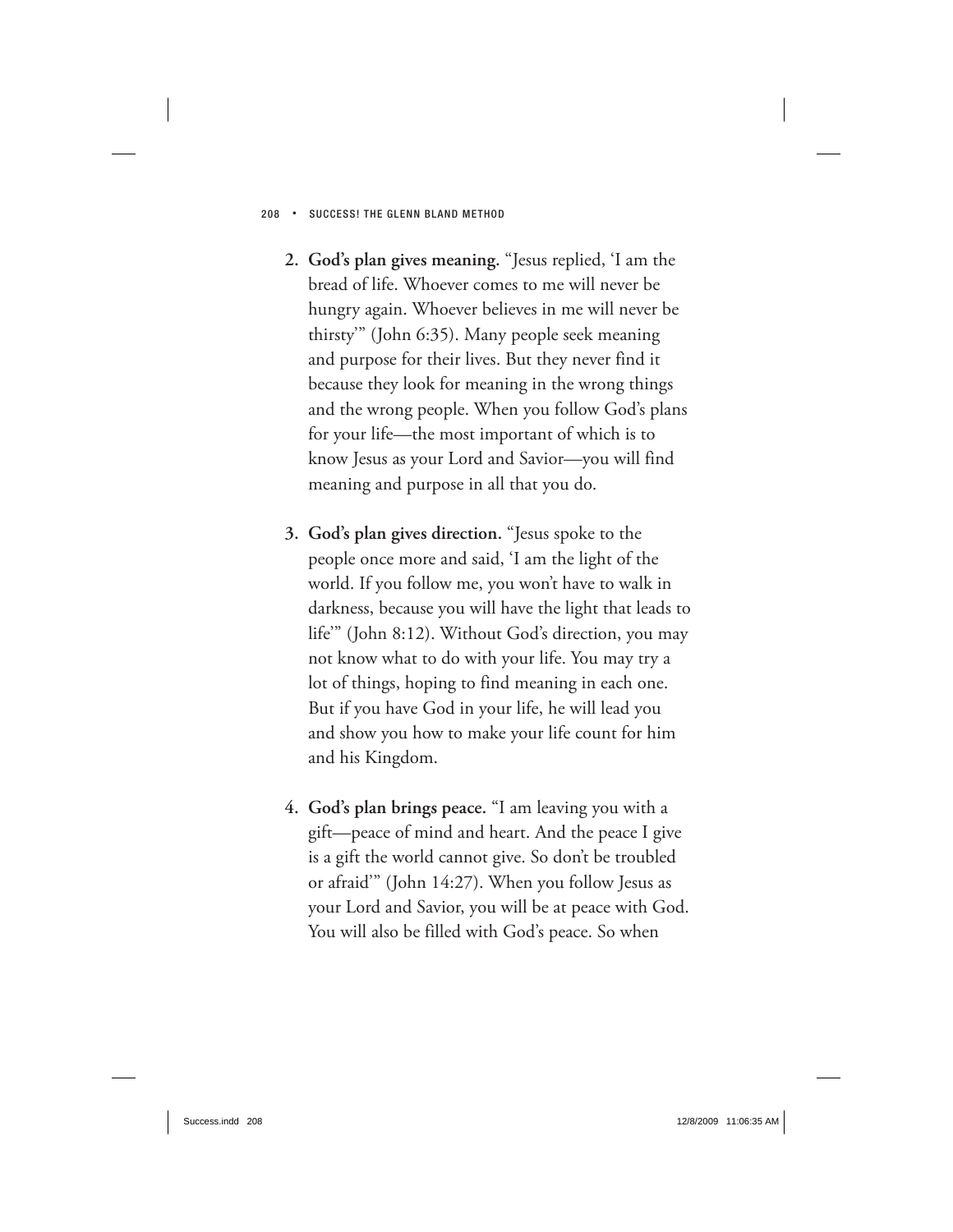troubles come, you will be able to have peace as you endure hardships.

**5. God's plan is for you to live with him in heaven.**  "For God loved the world so much that he gave his one and only Son, so that everyone who believes in him will not perish but have eternal life" (John 3:16). Before Adam and Eve sinned (Genesis 3), they had a good relationship with God. Therefore, they were not ashamed to come into God's presence. But after they sinned, their relationship with God changed, and they were ashamed to come into God's physical presence. Sin had separated them and the entire human race—including you—from God. But God did not want sin to keep people from having a relationship with him. So he provided a way in which people could be cleansed of their sins and live with him in heaven forever. He gave his only Son, Jesus, as the perfect payment for everyone's sins.

Here are three things you must do in order to know Jesus personally as your Lord and Savior:

**1. Recognize that you are a sinner.** "For everyone has sinned; we all fall short of God's glorious standard" (Romans 3:23). "As the Scriptures say, 'No one is righteous—not even one'" (Romans 3:10). Because everyone is a sinner, no one deserves eternal life with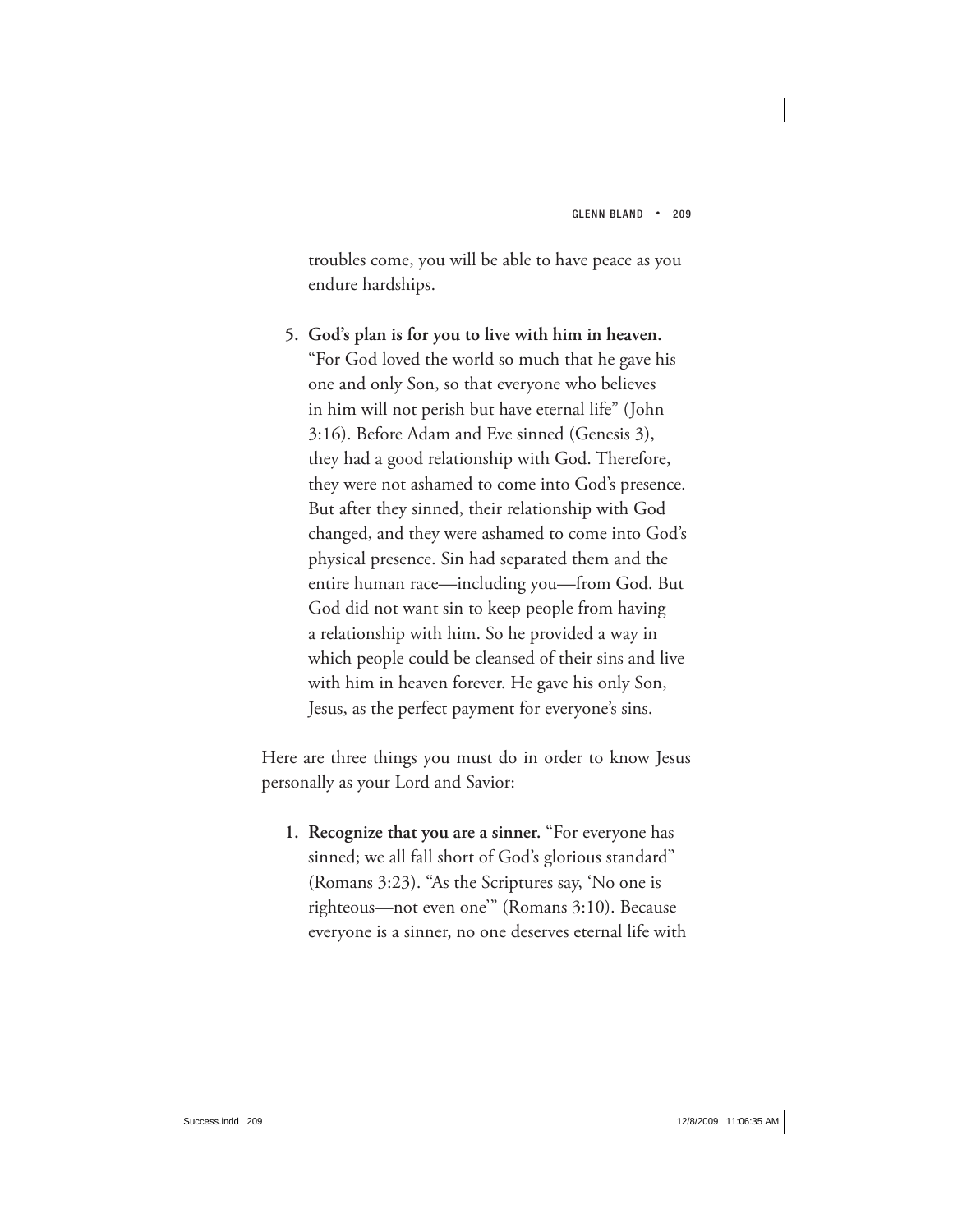God in heaven. In addition, no one can work hard enough to *earn* this life. Instead, God gives eternal life to everyone who believes that Jesus Christ is his Son. Before you can appreciate what Jesus has done for you, you need to recognize that you are a sinner in need of God's forgiveness. If you never acknowledge this, you will never receive God's forgiveness for your sins. And you will never enter into heaven.

**2. Ask Jesus to forgive you. "**Yet now he has reconciled you to himself through the death of Christ in his physical body. As a result, he has brought you into his own presence, and you are holy and blameless as you stand before him without a single fault" (Colossians 1:22). If you recognize that you are a sinner, then you may be ready to ask Jesus to forgive you. Do you believe that Jesus is the eternal Son of God, who died to pay for your sins? If you do and you have never thanked Christ for dying for you, thank him right now in a simple prayer. Pray, "Lord, I thank you for paying for the sins I have committed. I give my life to you. Teach me the right way to live. Amen."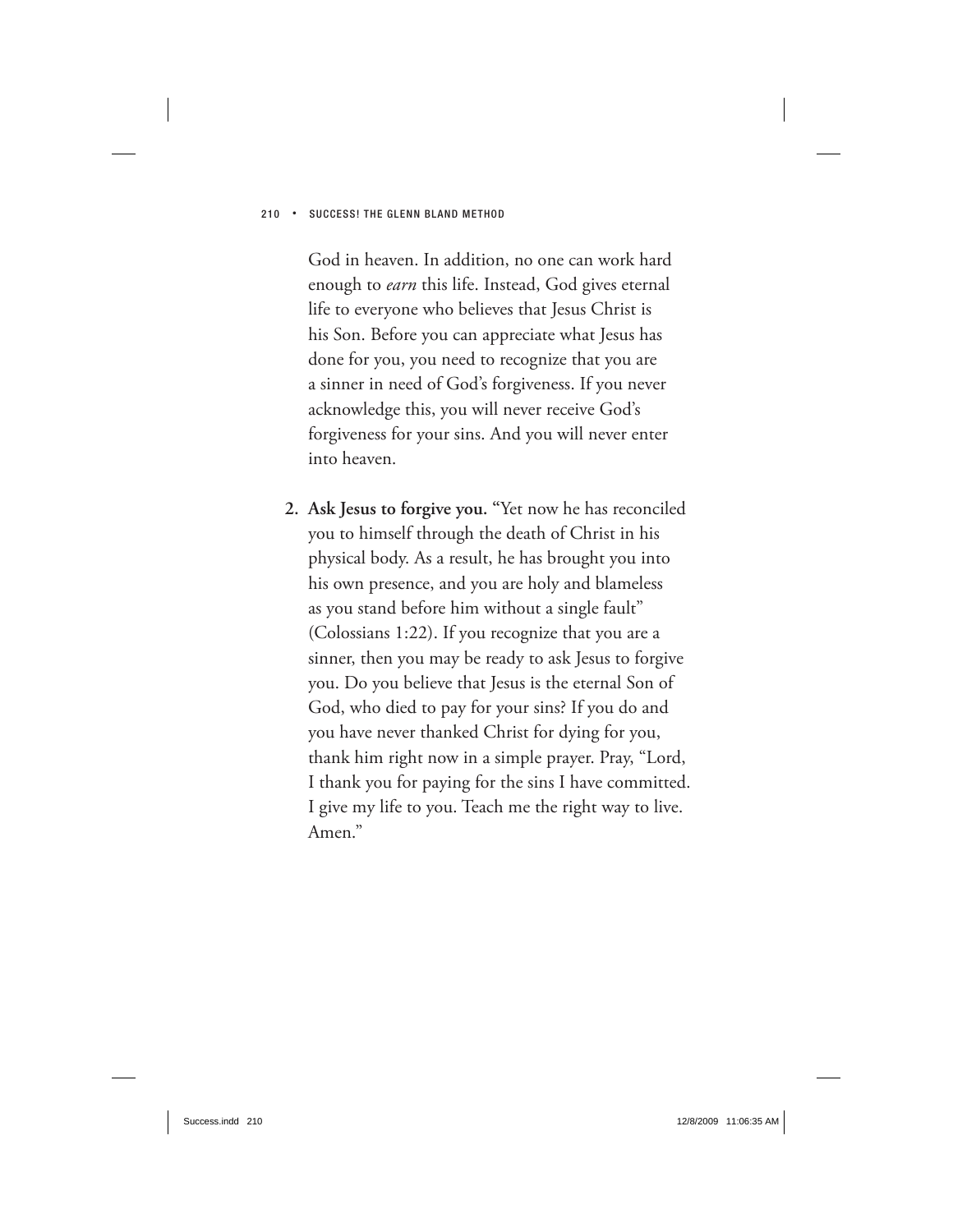If you have believed in Christ now for the first time, write your name and today's date on the blank lines as a record of the time of your salvation.

| Name: |  |
|-------|--|
| Date: |  |
| Time: |  |

**3. Turn away from your sins.** "Those who have been born into God's family do not make a practice of sinning, because God's life is in them. So they can't keep on sinning, because they are children of God." (1 John 3:9). As a Christian, you will still sin from time to time. But you should not continue to live a sinful lifestyle. Putting your faith in Jesus means that you are willingly turning away from your old sinful nature. It also means that you are living to please God. You can live to please God by obeying the commands he has given everyone in the Bible. If you obey God, you can be sure that you are a Christian and will one day have eternal life in heaven.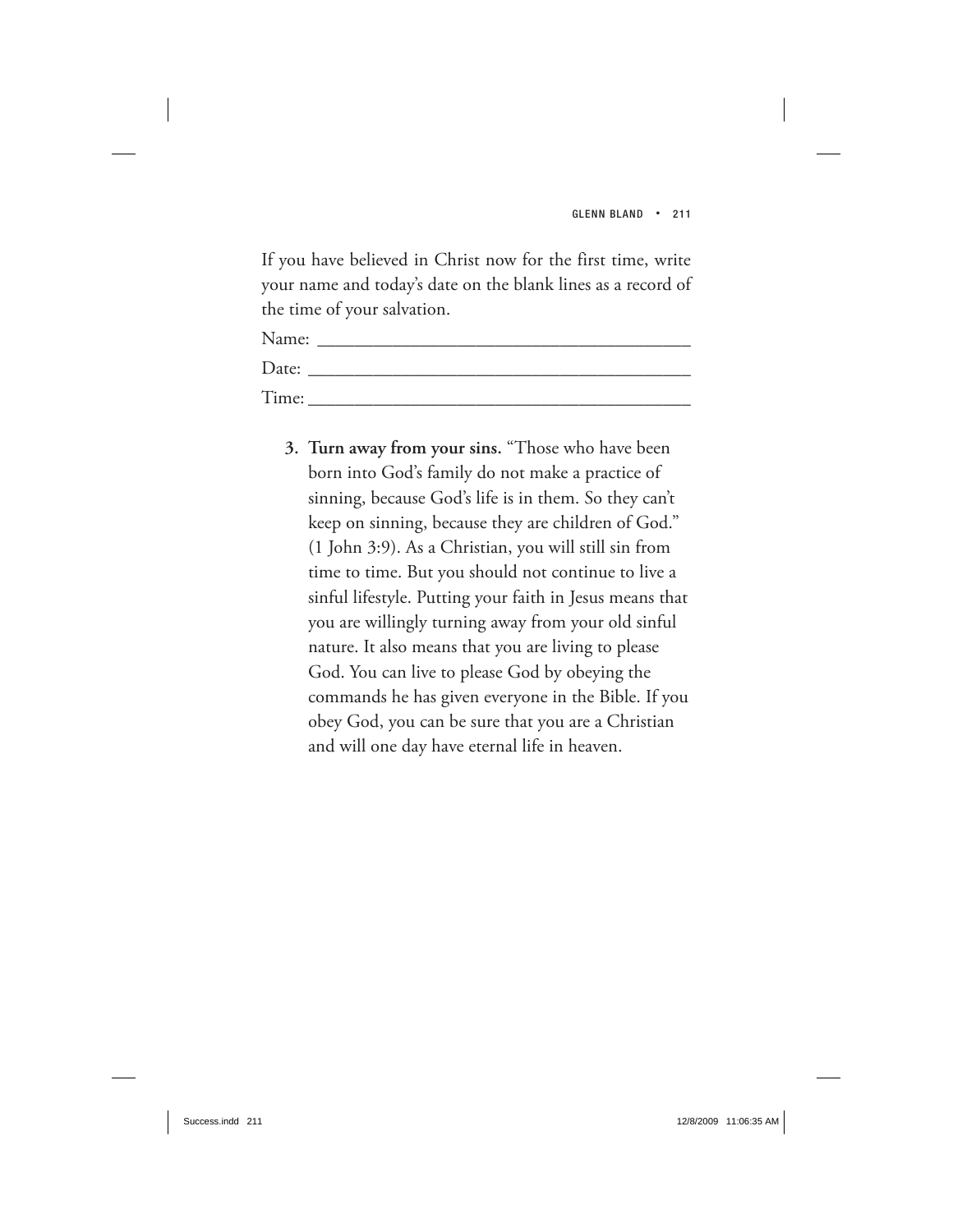# THE DEFINITION OF TRUE SUCCESS:

**"Success is the progressive realization of predetermined, worthwhile goals, stabilized with balance and purified by belief."**

## BLAND'S DYNAMIC SUCCESS PLAN

- 1. Let God Guide You-Get yourself out of the way and let the great, universal creative mind of God give you direction—have faith!
- 2. Establish a Faith Period—Set aside thirty golden minutes each morning to engage in meditation and planning.
- 3. Crystallize Your Goals—Decide on specific goals that you want to achieve and keep them before you each day.
- 4. Make a Plan of Action—Develop a blueprint for achieving your goals and a target date for their accomplishment.
- 5. Develop a Burning Desire—Desire for the things you want in life will motivate you to action.
- 6. Believe in Yourself—You can accomplish anything, if you believe you can. You have God-given talents and abilities—use them!
- 7. Never Give Up—Success cannot elude a will that stays in existence in spite of the pressures of adversity. Success comes to persistent people!